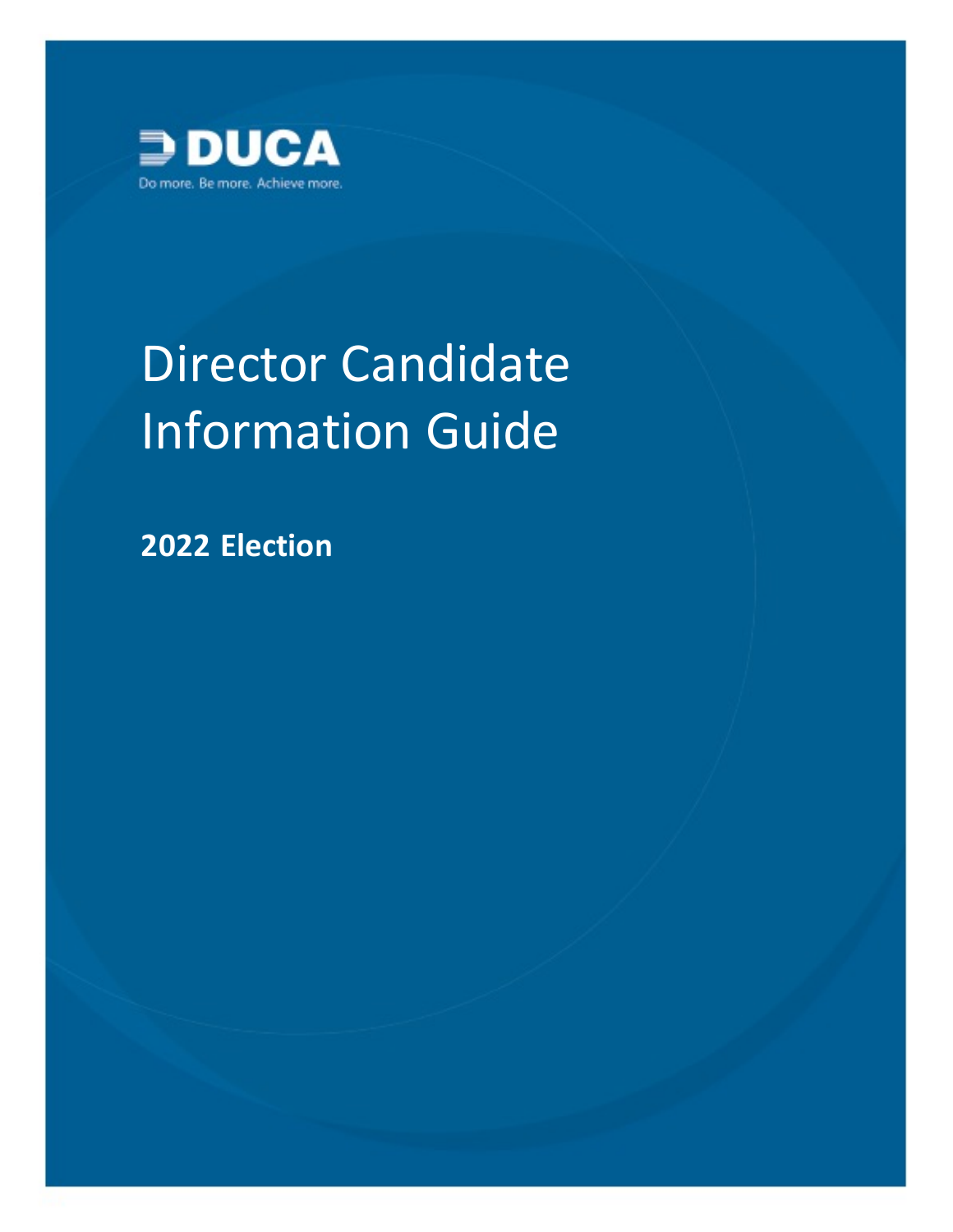## DUCA Financial Services Credit Union Ltd. Board of Directors

### 2022 Application for Nomination

### **2022 ELECTION Board of Directors**

Dear Prospective Board Candidate:

At DUCA we value the dedication and commitment of our Members who choose to participate in our nomination and election process as a Board Candidate. We thank you for your interest in seeking nomination for our Board of Directors. Inside this package you will find information that will clarify the qualification criteria for Candidates and expectations of Board Members in their role of governing the credit union. You will also find everything that you need to complete the nomination process.

To assist those Members who are interested in considering candidacy, the Board appoints an Elections Committee each year. The Committee's primary role is to ensure Members are fully informed of the nomination process and the election process, as well as to consider the qualifications of Candidates in order to ensure the highest quality board composition, and to meet any gaps asidentified by the Board in their analysis of the Board's skills, knowledge and experience.

The Elections Committee is tasked with seeking to select nominees who not only are the best qualified and meet the required criteria but who also possess specific skills and experience in the competencies set out in Schedule C, in particular:

- 1. Audit and Compliance Oversight
- 2. Board and CEO Performance
- 3. Credit Union Operations
- 4. Financial Literacy
- 5. Governance and Ethics
- 6. Leadership
- 7. Regulatory Environment
- 8. Risk Management Oversight
- 9. Strategic Planning

A Director's designation is a definite asset. The DUCA Board believes in embracing diversity and inclusion and strives to represent and reflect the broad DUCA Membership, its employees, and the people in our communities. Further details on the process undertaken by the Elections Committee are outlined on Page 2 of this application package.

The process is highly competitive. While all applications will be evaluated, only Candidatesthat best complement the skills and experience of the current Board will be considered beyond the application part of the process. Candidates will be selected for interview based on the criteria set out in Schedule B and self-assessment set out in Schedule C.

If you decide to proceed with submitting an application for nomination as a Candidate, please complete and submit this application package along with all the required documents, as outlined in the Candidate's Guide section. If you have any questions about the enclosed information, you may contact the Chair of Election by email at boardelections@duca.com. Please note that applications must be received no earlier than November 10, 2021, and no later than December 9, 2021.

Yours truly,

Carlo Crozzoli , Chair of Election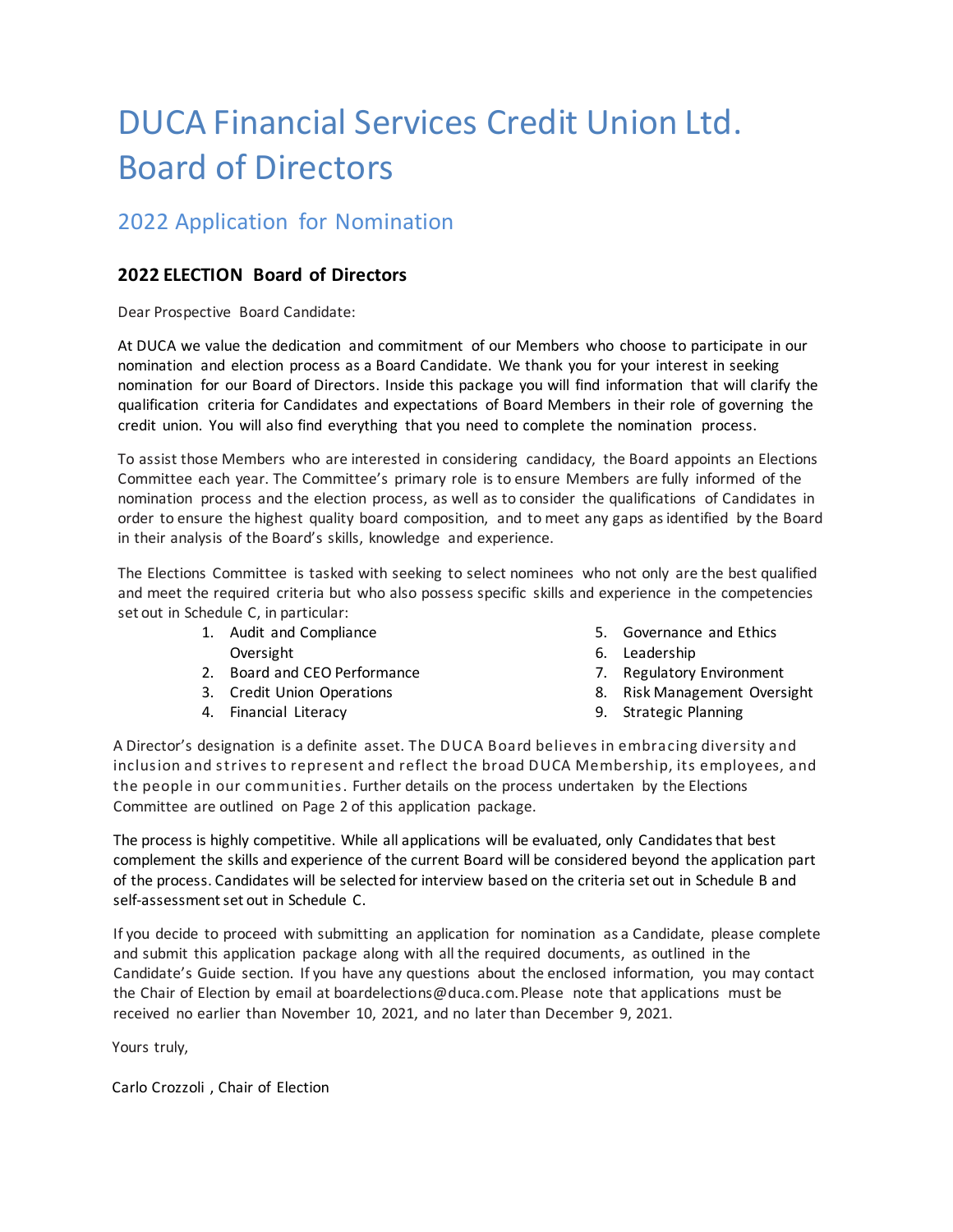### Table of Contents

#### Page 1 DUCA's Vision and Values

- DUCA's Election Process
- Nomination and Election Timing
- Candidate's Guide and Director Eligibility Requirements
- Application of Candidate
- Candidate's Undertaking
- Schedule A Director Disqualification
- Schedule B Selection Criteria
- 12 Schedule C Board of Directors Applicant Expertise/Experience Self-Assessment
- 14 Schedule D Declaration of Economic Interests
- Schedule E Requirements to Disclose
- Schedule F Background Information for Candidates
- Schedule G Election Campaign Policy
- 25 Schedule H Sample Credit Information Form
- Schedule I Sample Individual Fidelity Bond Application
- Candidate Checklist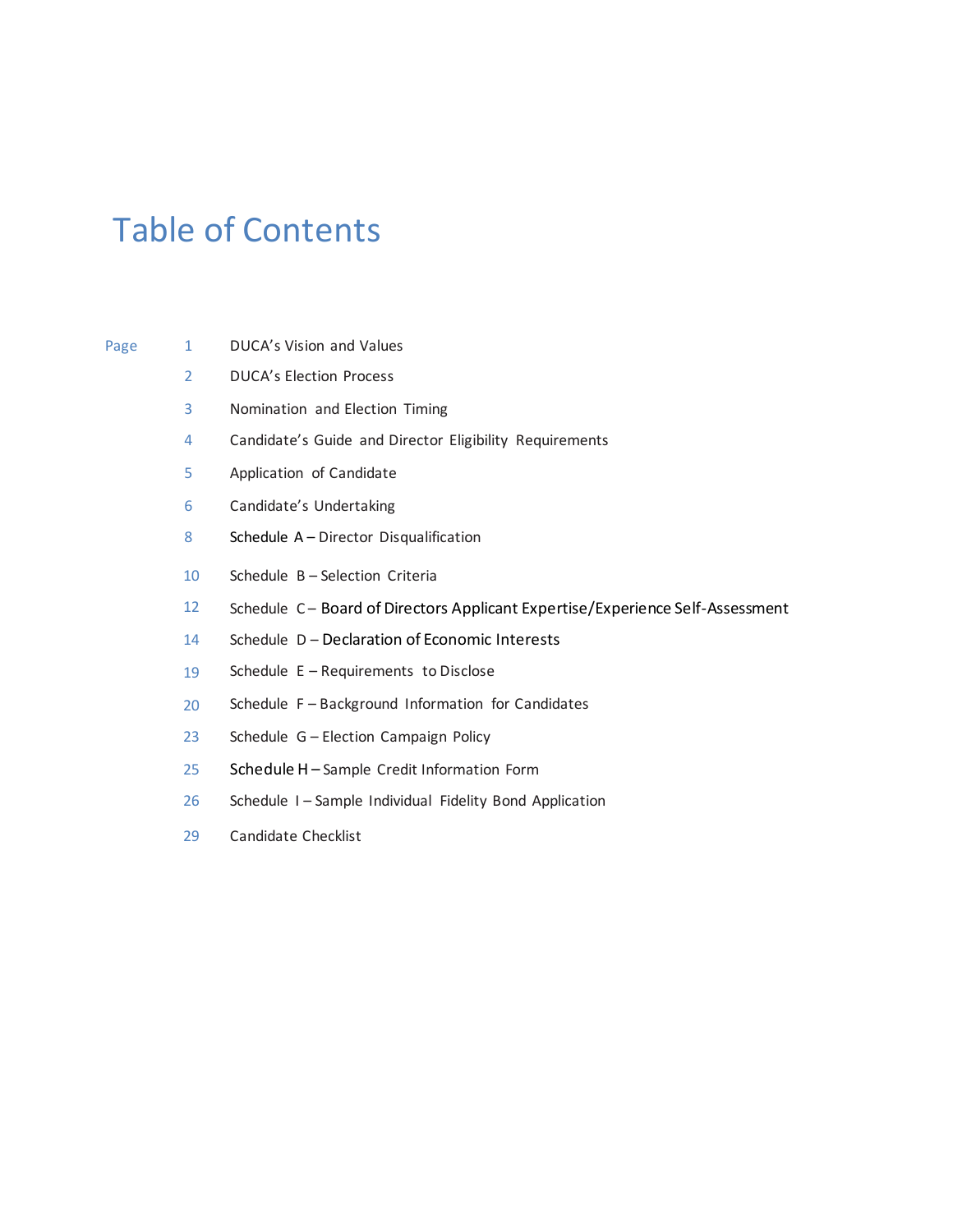## DUCA's Vision & Values

### Our Vision

We exist to help people do more, be more and achieve more with their money and their lives.

### Our Values

We put people before profits, are financial stewards, embrace change, are accountable, think big, are genuine, foster excellence, nurture growth, are dedicated, do what's right for Members and each other, and give teammates and Members an authentic voice.

### Who We Are

We're a vibrant, exciting credit union that lives its "profits with a purpose" philosophy in every financial transaction, product, interest rate, and community initiative we offer. We share DUCA's profits with Members through our Bonus share program. We offer competitive rates that rank among the best in the business. DUCA Members enjoy the highest level of service with the lowest possible fees.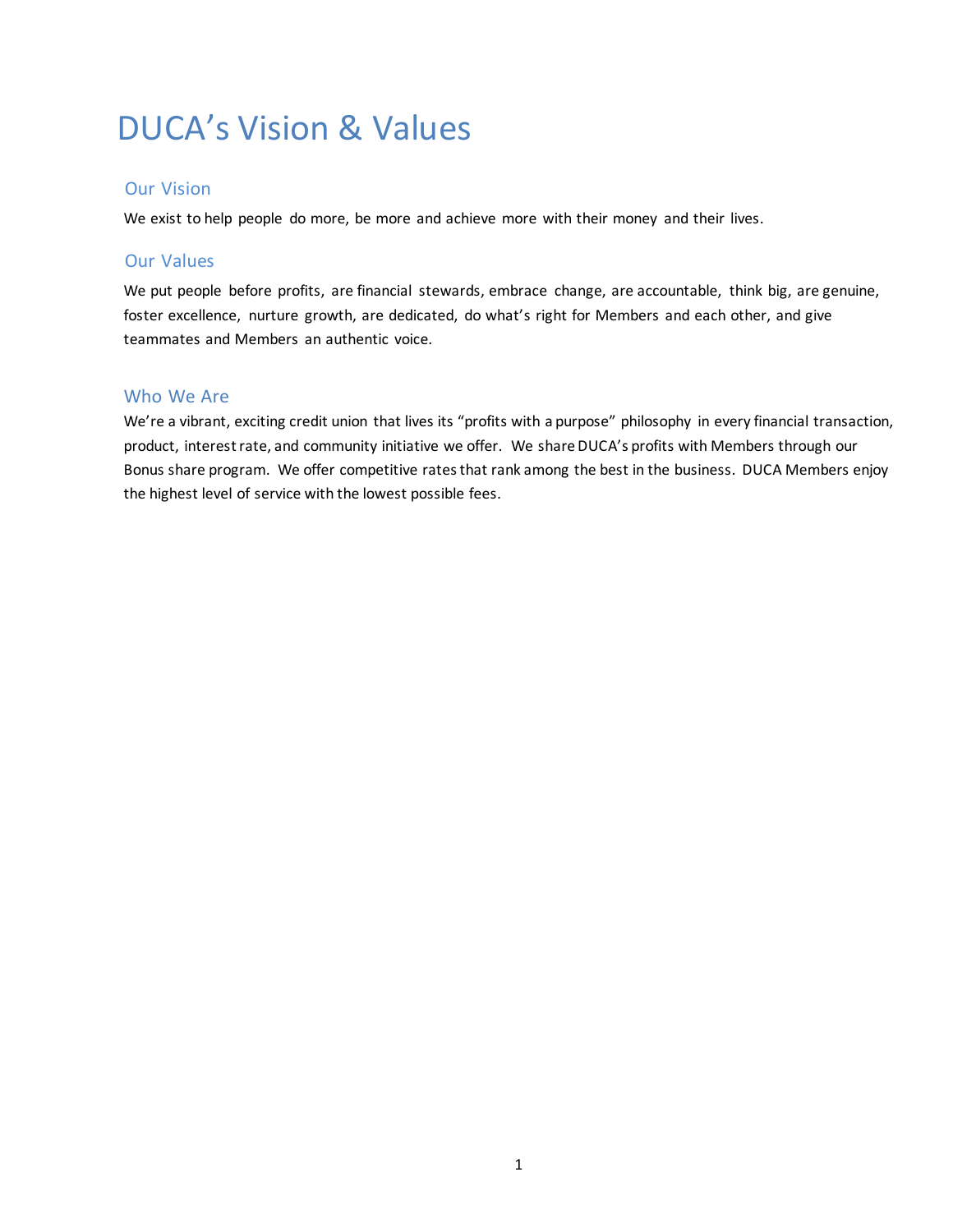## DUCA's Election Process

The DUCA Board, as established in the By-Laws, consists of nine directors and in 2022 three vacancies need to be filled.

As defined in DUCA's By-Laws, andthe Board's Governance policies, the Elections Committee of the Board plays an integralrole in the process of reviewing nominated Candidates who meet the eligibility requirements. This Committee isrequired to evaluateall applicants and to evaluate the experience, expertise and qualifications of the Candidate in relation to the specific Director selection criteria established by the Board annually.

Upon completion of the Candidate evaluations, which may include interviews for applicable candidates, the Elections Committee will make a determination asto the best qualified Candidatesto fill the vacant positions.

The Committee will place their recommendation behind those identified Candidatesin a number equal to the number of vacancies.

The process used for recommending Candidates is based on achieving alignment between a Candidate and the Board's need to fill any identified experience gaps based on a skills matrix and a continued dedication to diversity and inclusion.

The Elections Committee will advise each Candidate whether they are receiving the Committee's recommendation, and any Candidate not being recommended will have the choice of staying on the ballot and participating in the election. The Candidate brochure will indicate to credit union Membersthe names of those Candidates who have received the recommendation of the Elections Committee.

DUCAElections will be conducted via electronic voting and in branch paper balloting, during the period of February 14, 2022 to March 15, 2022. Eligible voters have one vote per DUCA membership share. There willnot be nominations from the floor, nor will any voting for Directorstake place atthe Annual General Meeting. The three Candidates who garner the most votes will join the Board for a three-year term. The results ofthe Election will be announced atthe Annual General Meeting in April 2022.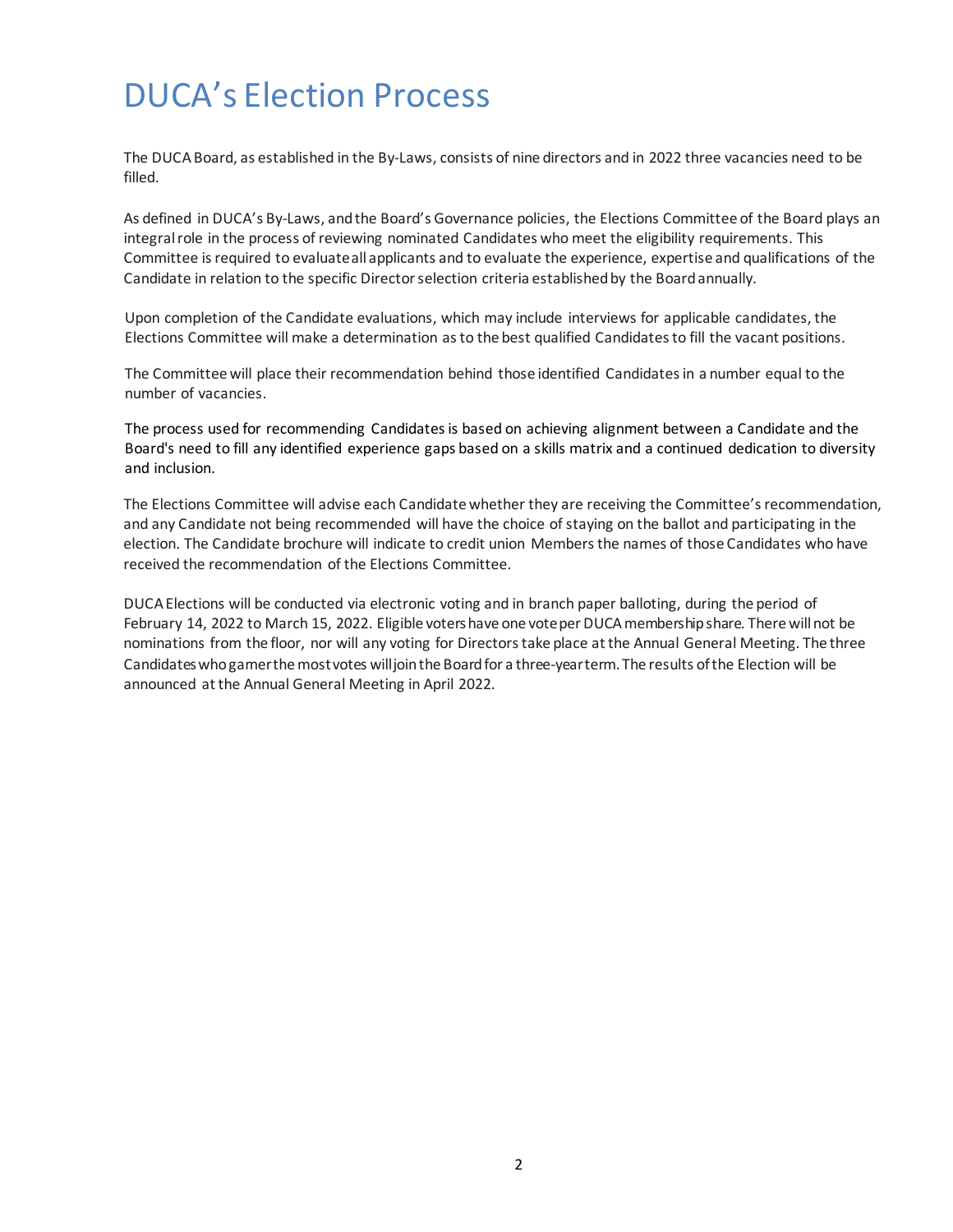## Nomination and Election Timing

| 1. Call for nominations sent out by email and mail to DUCA Members                 | November 2021                      |
|------------------------------------------------------------------------------------|------------------------------------|
| 2. Nomination period opens                                                         | November 10, 2021                  |
| 3. Deadline to submit the Official Nomination Form and other required<br>material  | December 9, 2021 at 5pm            |
| 4. Interviews of selected Candidates by the Elections Committee.                   | December 13 - December<br>17, 2021 |
| 5. The following is posted on DUCA's website and is available in the<br>branches:  | February 14, 2022                  |
| Each candidate's printed biography<br>$\bullet$                                    |                                    |
| Blank ballots with self-addressed return envelopes<br>$\bullet$                    |                                    |
| Electronic election page on website                                                |                                    |
| 6. In branch, mail-in, and electronic vote begins                                  | February 14, 2022                  |
| 7. In branch, mail-in, and electronic vote ends                                    | March 15, 2022                     |
| 8. Results are tallied                                                             | March 16 - 26, 2022                |
| 9. Candidates are informed of the Election results                                 | By April 16, 2022                  |
| 10. Annual General Meeting                                                         | April 27, 2022                     |
| The results of the Election are publicly announced                                 |                                    |
| 11. The Elections Committee calls each unsuccessful Candidate for a<br>debriefing. | Prior to the AGM                   |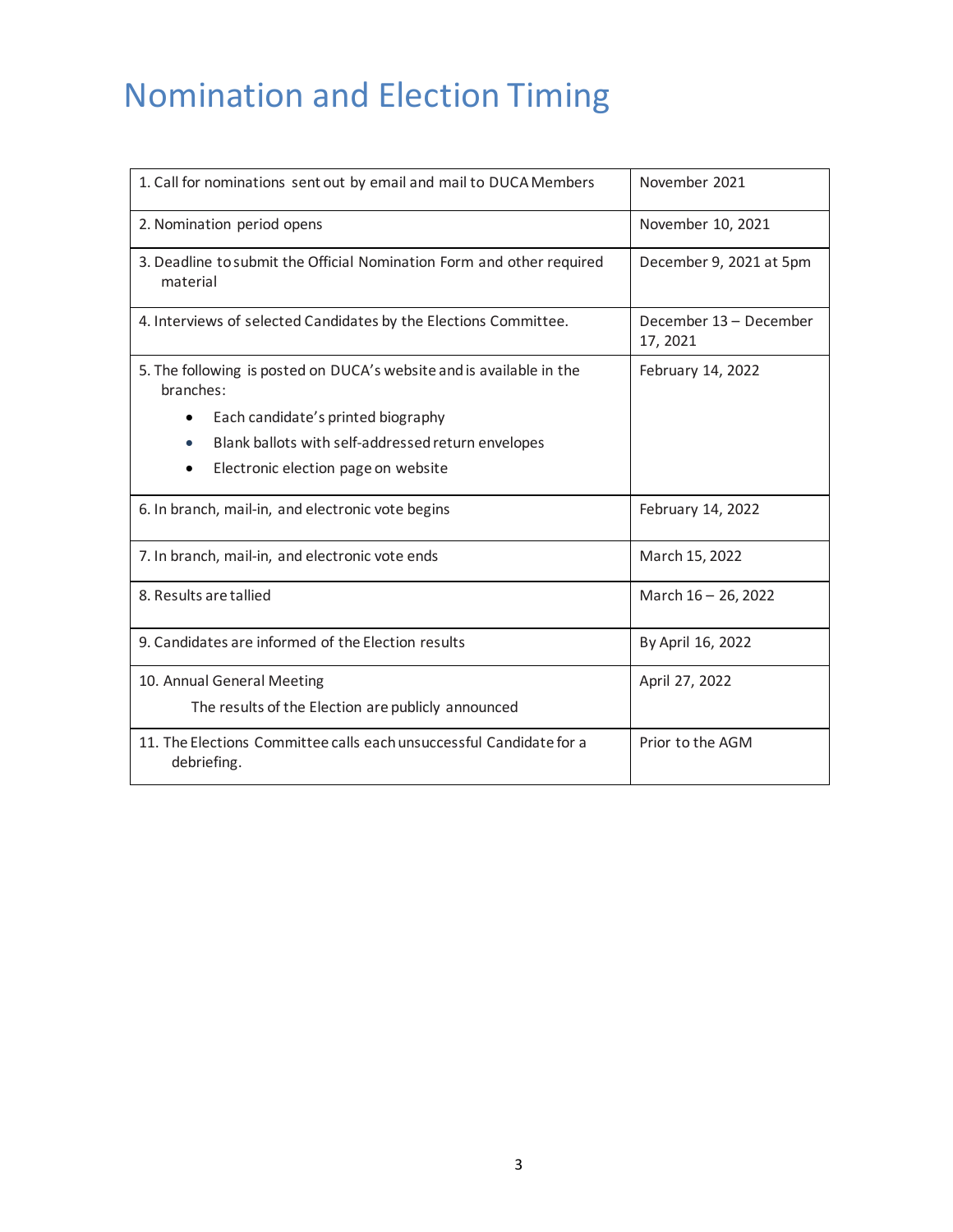## Candidate's Guide and Director Eligibility Requirements

- 1. Individuals wishing to be Candidates for DUCA's Board of Directors must be at least 18 years of age, have been a Member in good standing of DUCA on or before the first day of the nomination period, November 10<sup>th</sup>, 2021, and hold \$1 in Membership Shares.
- 2. If afterreviewing the above and the Background Information for Candidates Schedule G (Page 21), a Candidate wishes to make an application must:
	- A. Complete this Application in its entirety;
	- B. Submit it along with the documents detailed on Page 6-7 of this Application. (Statement of Interest, Resume, completed Schedule C [Board of Directors Applicant Expertise/Experience Self-Assessment] and Schedule D [Declaration of Economic Interests], anda colour digital photograph; and
	- D. Complete credit check, criminal check, and bonding application forms by 5pm on December 15, 2021. These forms will be sent by email from DUCA's People & Culture department once the Application is received by the Elections Committee. These forms must be completed and sent directly to DUCA's People & Culture department by 5pm on December 15, 2021. These checks will be conducted on all Candidates who are interviewed and/or choose to stand for election. Note: Eligibility for election to the Board of Directors is conditional upon receiving bonding approval from DUCA's insurer.
- 4. Applications for Nomination must be marked Confidential and submitted by email:
	- A. To: Chair of Election, [boardelections@duca.com](mailto:boardelections@duca.com), DUCA Financial Services Credit Union Ltd.
	- B. To be received by the Chair of Election between November 10, 2021 and December 9, 2021 at 5:00 p.m.

Once the Nomination period closes:

- The Elections Committee of the Board will validate the Candidate's eligibility, and conduct any Candidate interviews during the interview period.
- The election of Directors by Members will be conducted from February 14, 2022 to March 15, 2022.
- The successfulCandidates will be announced atthe DUCAAnnual General Meeting to be held on April 27, 2022.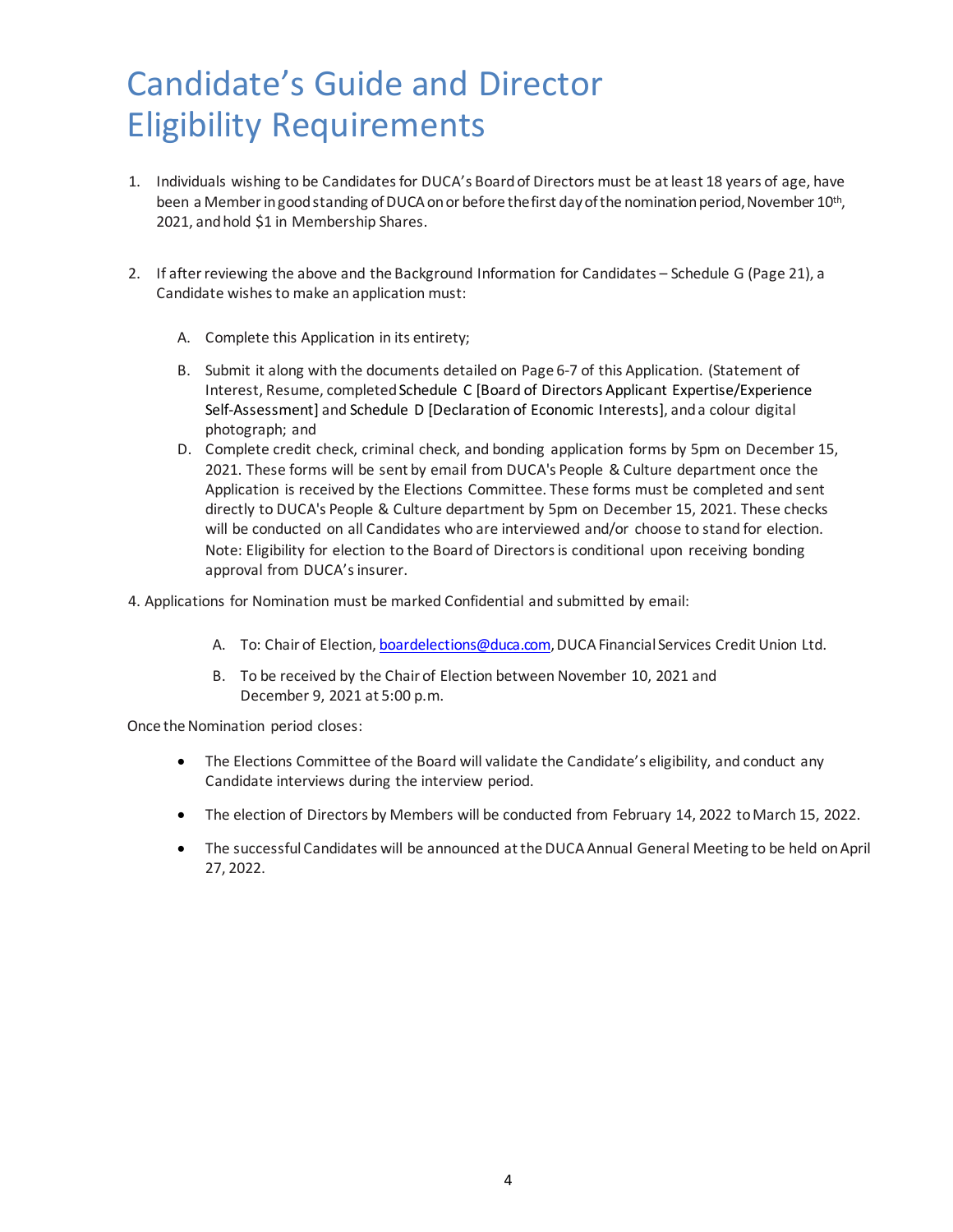## Application of Candidate

The below named Member of DUCA is applying as a Candidate for election to the Board of Directors of DUCA.

Print Candidate's Name

| Signature of Candidate <sup>1</sup> | <b>Member Number</b> | Date |
|-------------------------------------|----------------------|------|
|                                     |                      |      |

#### **Candidate Information:**

Email address:

Telephone (day):

Telephone (evening):

<sup>1</sup> By signing this form, you declare that you meet the Director Eligibility Requirements and agree to submit to a credit, criminal record, and comprehensive personal background check.You also agree to respect the requirements of the Election Campaign Policy outlined on Schedule H (page 24).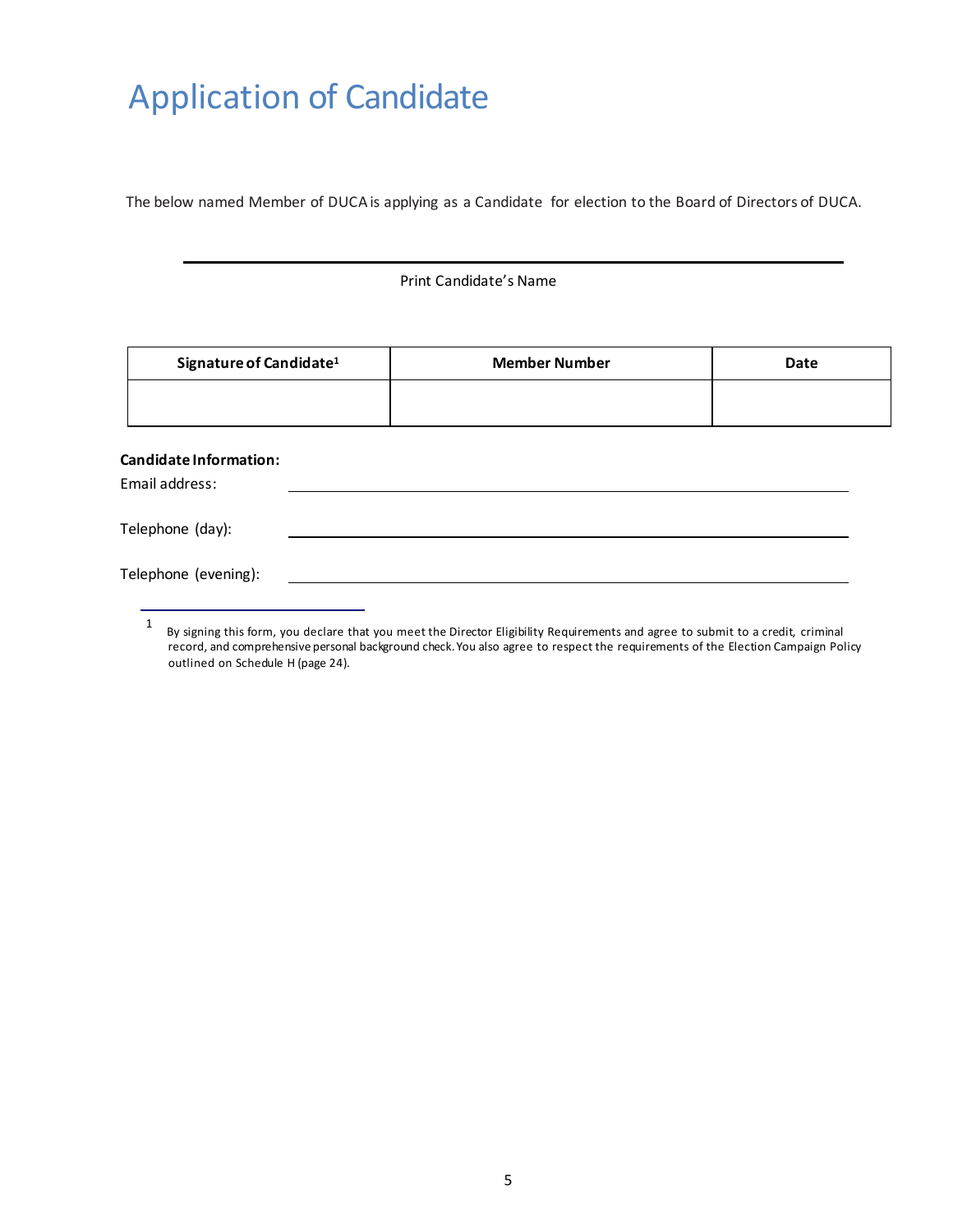## Candidate's Undertaking

The undersigned hereby applies to be a Candidate for election to the Board of Directors of DUCA.

I do solemnly undertake to:

- a. stand for election if Recommended and, if elected, to serve as a Director;
- b. observe the provisions of the Credit Unions and Caisses Populaires Act (the "Act"), as applicable, including the provisions of disqualified individuals as outlined in Section 92(1) of the Act. (The Act is accessible at [www.elaws.gov.on.ca/DBLaws/Statutes/English/94c11\\_e.htm\);](http://www.elaws.gov.on.ca/DBLaws/Statutes/English/94c11_e.htm)%3B)
- c. comply with the Director's Code of Conduct and the Duties and Obligations of Directors including Conflict of Interest Guidelines adopted by the Board from time to time;
- d. be a role model and advocate for the DUCA brand to both internal and external stakeholders;
- e. provide full, financial disclosure to the Credit Union, asrequired by the Board from time to time;
- f. consent to the disclosure of credit and/or personal information to, or from any credit-reporting agency;
- g. observe all the Credit Union's By-Laws, and the rules relating to the elections and the conduct thereof; and
- h. resign from the Board in the event the Board has determined that as a Director, I have ceased to meet the eligibility requirements, as set out in the Credit Union's By-Laws or Section 91 of the Act or if I have met the test of any of the disqualifying criteria as set out in Section 92(1) of the Act, during my term of office.

I further understand that in order to be eligible for consideration for Nomination, this Application must be completed as required; submitted asreferenced in the Notice of Nomination; and be accompanied by the following documents:

- 1. A written Statement of Interest, written in 3rd person, not exceeding 250 words, and submitted in a digital format which:
	- i. provides the Membership with enough information about the Candidate from a personal and professional perspective to help them understand the skills and expertise the Candidate would bring to the Board;
	- ii. outlines the Candidate's reasons for seeking election to the Board of DUCA; and
	- iii. explains why Members should vote for this Candidate.

This Statement will be published by DUCA, asreceived, and will be used to inform the Membership about the Candidate in its election materials.

- 2. A resume that includes disclosures outlining the following: Experience, expertise and qualifications of the Candidate such as:
	- i. Candidate'sskills and experiences that match the financial, operational and risk oversight needs of a credit union;
	- ii. Candidate's past and present service as a Director of a Board;
	- iii. Any formal Director education/training accreditations;
	- iv. Candidate's professional, community or other affiliations or Memberships; and
	- v. Contact information for twoprofessional references (Recommendation: One Board reference and one current employer reference. If not currently employed, one Board reference and one former employer reference is recommended.)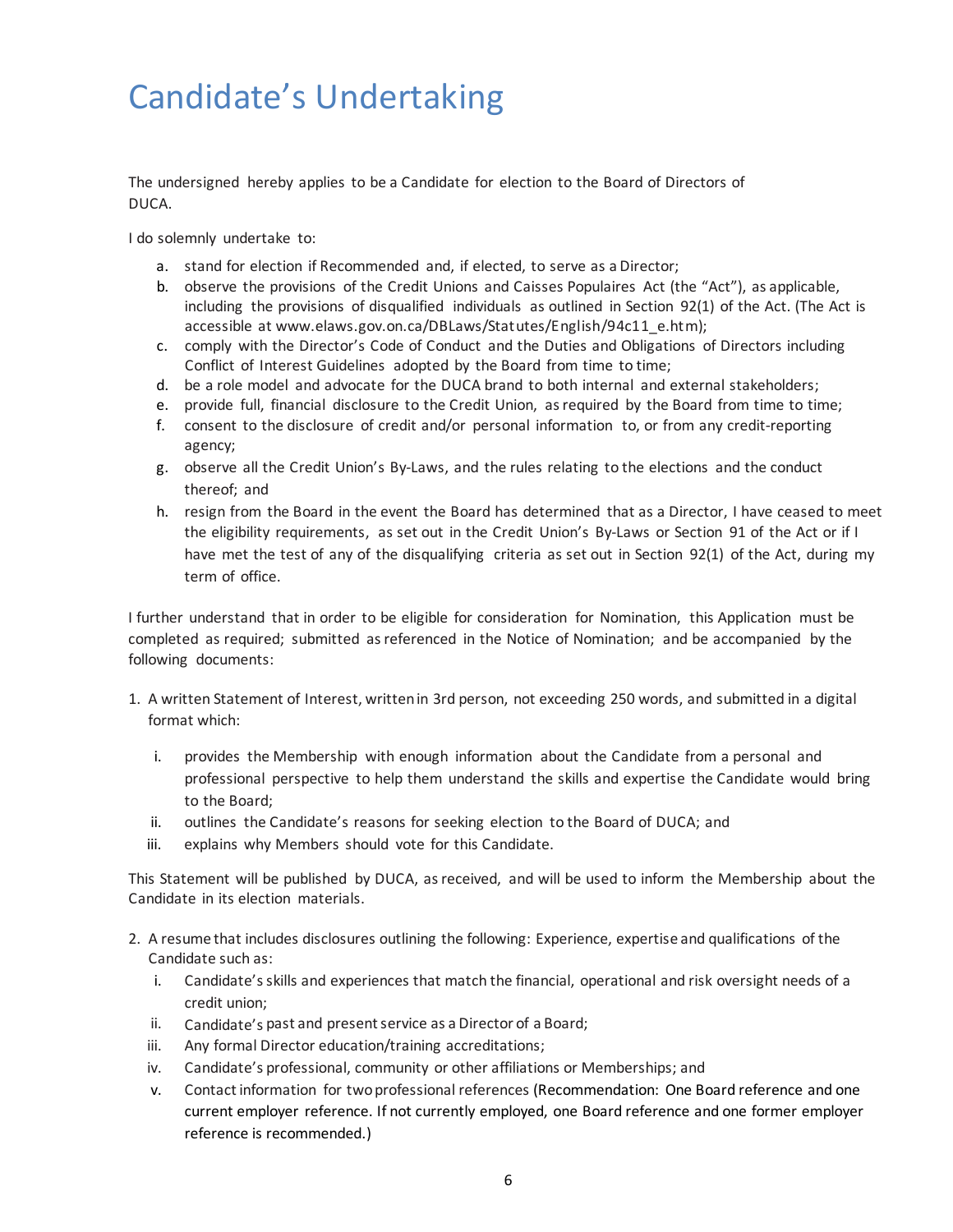## Candidate's Undertaking (continued)

- 3. A completed Applicant Expertise/Experience Self Assessment as found in Schedule D (Page 13); and
- 4. A completed Schedule E (Page 15)(Declaration of Economic Interests);
- 5. A current high-resolution colour digital photograph of the Candidate. Please note that no photo will be used as part of the election materials or ballots.
- 6. Having signed this Application, the Candidate consents to DUCA reviewing any of the Candidate's financial information on file at the Credit Union, contacting references, andconducting a credit check, criminal check, and comprehensive personal background checks forthe purpose of determining eligibility for election to the Board.

In addition, the Candidate must be available between December 13, 2021 and December 17, 2021 to undergo an interview process by the Elections Committee if deemed applicable by the Elections Committee. The Elections Committee will be using the Director Selection Criteria set out in Schedule B (Page 10) when conducting Candidate interviews.

Candidates will be required to be available during this time period. Candidates are requested to indicate their first and second choice, out of the dates noted above. The Elections Committee will reasonably try to accommodate the requested date.

| Candidate's preferred dates:<br><u> 1989 - Johann Barbara, markazi bashkar mashrida ma'lumot olib tashkalarda olib tashkalarda boʻlgan boʻlgan b</u><br><u> Andreas Andreas Andreas Andreas Andreas Andreas Andreas Andreas Andreas Andreas Andreas Andreas Andreas Andreas Andreas Andreas Andreas Andreas Andreas Andreas Andreas Andreas Andreas Andreas Andreas Andreas Andreas Andr</u><br>Candidates should be aware that campaigning is not permitted. |
|---------------------------------------------------------------------------------------------------------------------------------------------------------------------------------------------------------------------------------------------------------------------------------------------------------------------------------------------------------------------------------------------------------------------------------------------------------------|

Candidate's Signature: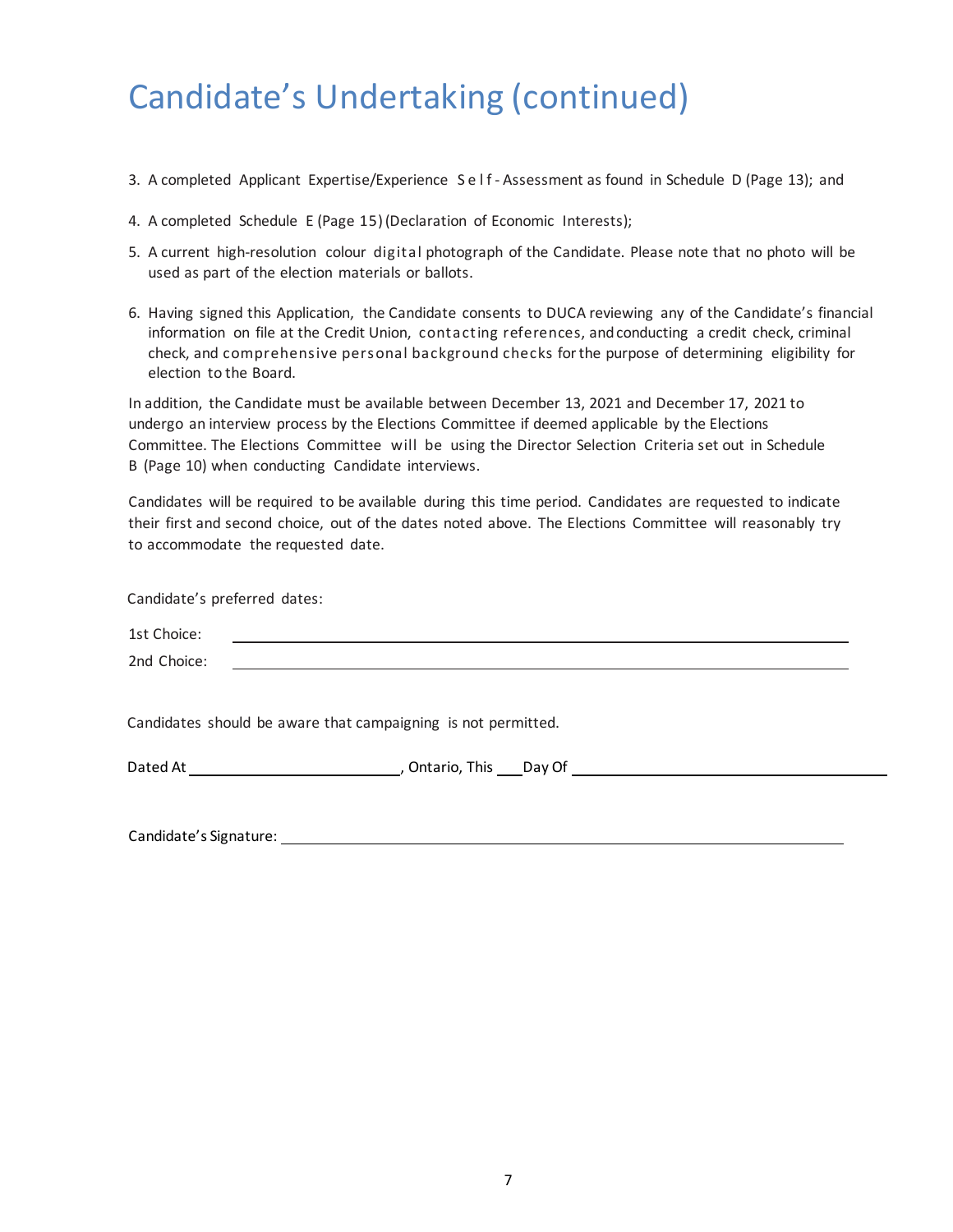### Schedule A Director Disqualifications

(as extracted from the Act – Section 92)

#### **92) Disqualified Individuals**

- 92. (1) The following individuals are disqualified from being directors of a credit union:
	- 1. One whose Membership in any credit union has been terminated, other than voluntarily.
	- 2. One who a court has decided is of unsound mind.
	- 3. One who is an undischarged bankrupt or who has been discharged as a bankrupt in the five years preceding the date on which he or she may be elected as director.
	- 4. One who is unable to obtain a bond of an insurer licensed under the Insurance Act to write surety and fidelity insurance.
	- 5. One who is more than 90 days in arrears in the payment of a debt owed to the credit union unless the credit union has agreed to extend the time for repayment.
	- 6. One who is a listed person within the meaning of the United Nations Suppression of Terrorism Regulations under the United Nations Act (Canada).
	- 7. One who has been convicted, in the five years preceding the date on which he or she may be elected as a director, of an offence described in subsection (3) and who has not received a pardon for the offence.
	- 8. One whose Membership in a professional association has been terminated, in the five years preceding the date on which he or she may be elected as director, for professional misconduct.
	- 9. An employee of the credit union or a league in which the credit union is a Member or his or her spouse, parent or child.
	- 10. A professional advisor who provides services to the credit union in his or her professional capacity or who has provided such services in the three years preceding the date on which he or she may be elected as a director.
	- 11. An employee of the Deposit Insurance Corporation of Ontario (DICO) or the Financial Services Regulatory Authority of Ontario (FSRAO).
	- 12. A public servant employed under Part III of the Public Service of Ontario Act, 2006 whose employment duties include regulating credit unions.
	- 13. One who has not met the training requirements or qualifications for directors established by the credit union.
	- 14. One who has not met any reasonable condition or qualification set out in the By-laws of the credit union.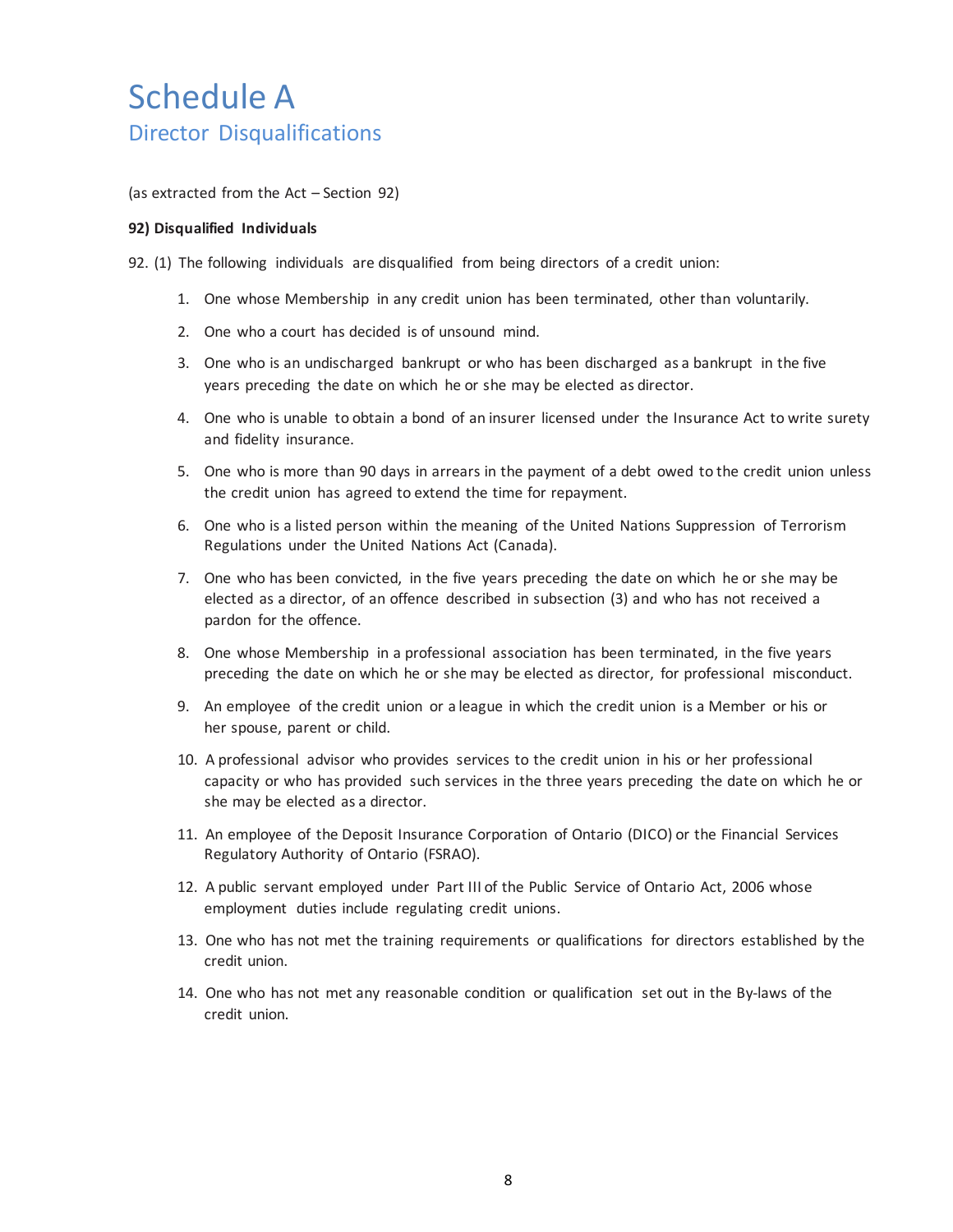### Schedule A Director Disqualifications

#### **Exception**

(2) An individual is not an employee for the purposes of paragraph 9 of subsection (1) solely because he or she provides, without remuneration, services to the credit union or league that are ordinarily provided by an employee.

#### **Type of offence**

- (3) An offence referred to in paragraph 7 of subsection (1) is an offence that,
	- a. is related to the qualifications, functions or duties of a director of a body corporate;
	- b. involves theft or fraud;
	- c. involves a contravention or failure to comply with this Act, a predecessor of this Act or an Act governing a subsidiary of the credit union; or
	- d. involves a contravention or failure to comply with the Securities Act.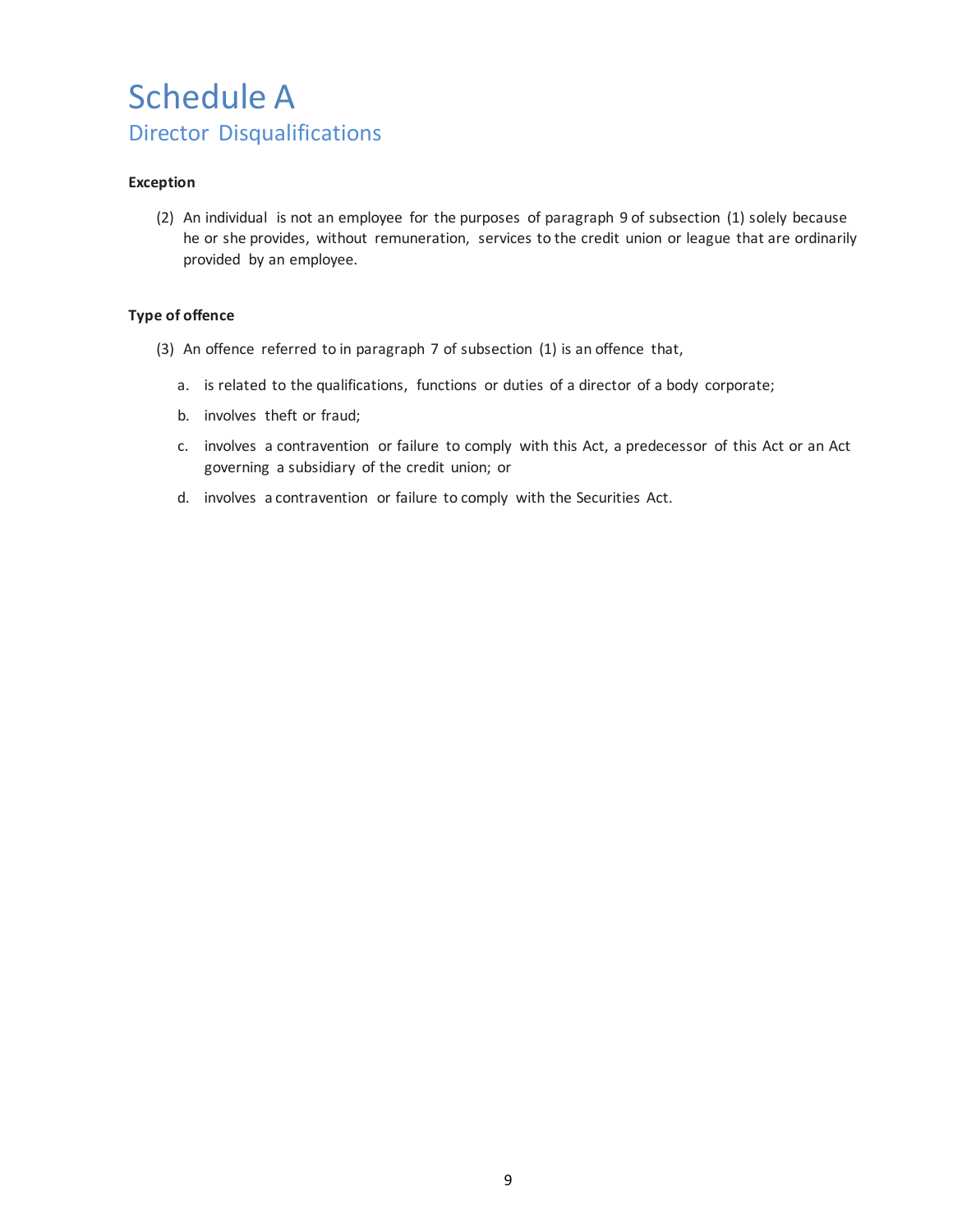### Schedule B Selection Criteria

The selection criteria to be used by the Elections Committee are the following:

### **Mandatory Individual Director Criteria**

A Director must have the following skills/capabilities:

- 1. Understand the principles behind and share the vision of the Credit Union and have the ability to reflect the values and commitments of the Credit Union as well as acting in the Credit Union's best interests at all times;
- 2. Demonstrate the ability to bring a perspective of external business, finance, and social issues to Board deliberations;
- 3. Understand corporate governance and the fiduciary duties, roles and responsibilities of the Board as a whole and an individual Director of a Credit Union, including willingness to ask probing questions and challenge Management within the governance framework;
- 4. Commit to regular attendance at Board/Committee meetings and to full preparedness and willingness to contribute to meeting content;
- 5. Understand the importance of credit unions in their communities;
- 6. Demonstrate the ability to provide leadership and be an effective communicator;
- 7. Uphold the values of teamwork demonstrating the ability to operate as "a team" at Board level and "speak with one voice" once full discussion has been undertaken and a decision made by the Board;
- 8. Demonstrate personal integrity, discretion, discernment, financial stability and high ethical standards;
- 9. Have never declared personal or business bankruptcy;
- 10. Be willing to commit to continuous learning and undertake appropriate director training and development initiatives;
- 11. Have the ability to understand and assess implications of financial statements and auditors reports;
- 12. Agree to fulfill the time commitment, including travel time and work load associated with being a Director of the Credit Union;
- 13. Have the capability to access electronic information via the Internet, and be able to print associated materials.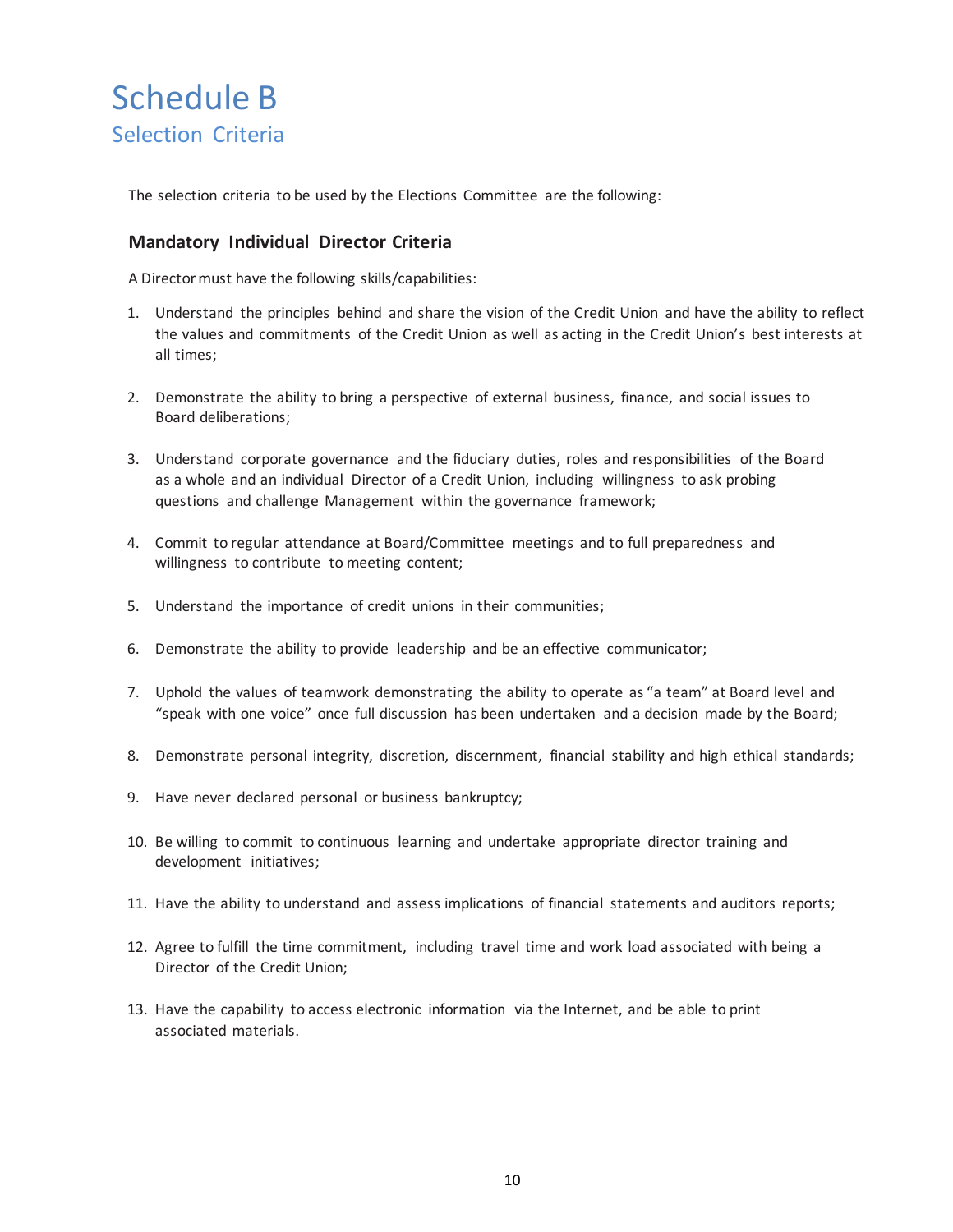### Schedule B Selection Criteria

### **Current Areas for Board Strength Opportunities**

Beyond the identified core competencies, we are looking to strengthen our board with expertise in the following competencies:

- 1. Legal Expertise
- 2. Human Resource Expertise
- 3. Professional Designation
- 4. Investments Acumen
- 5. Technology Expertise
- 6. Liquidity Management Acumen
- 7. Lending and Credit Acumen
- 8. General Management Experience
- 9. Environmental, Social and Governance ("ESG") Acumen
- 10. Wealth Management Expertise

### **Optional Individual Director Criteria**

It is desirable that Directors:

- 1. Have considerable experience as a Director on a Board;
- 2. Have a demonstrated reputation of valuable community and professional involvement outside of their activities atthe Credit Union;
- 3. Have core knowledge of or experience in the cooperative system and an understanding of the cooperative principles.
- 4. Have experience or familiarity with accounting and reporting standards including financial instruments and International Financial Reporting Standards (IFRS).
- 5. Have experience or familiarity with enterprise risk management.
- 6. Have experience or familiarity with strategic planning;
- 7. Have experience or familiarity with capital markets financing instruments (e.g. securitizations, interest rates, on balance sheet financing etc.), and
- 8. Have experience/expertise in the field of economics, finance, treasury or investment services.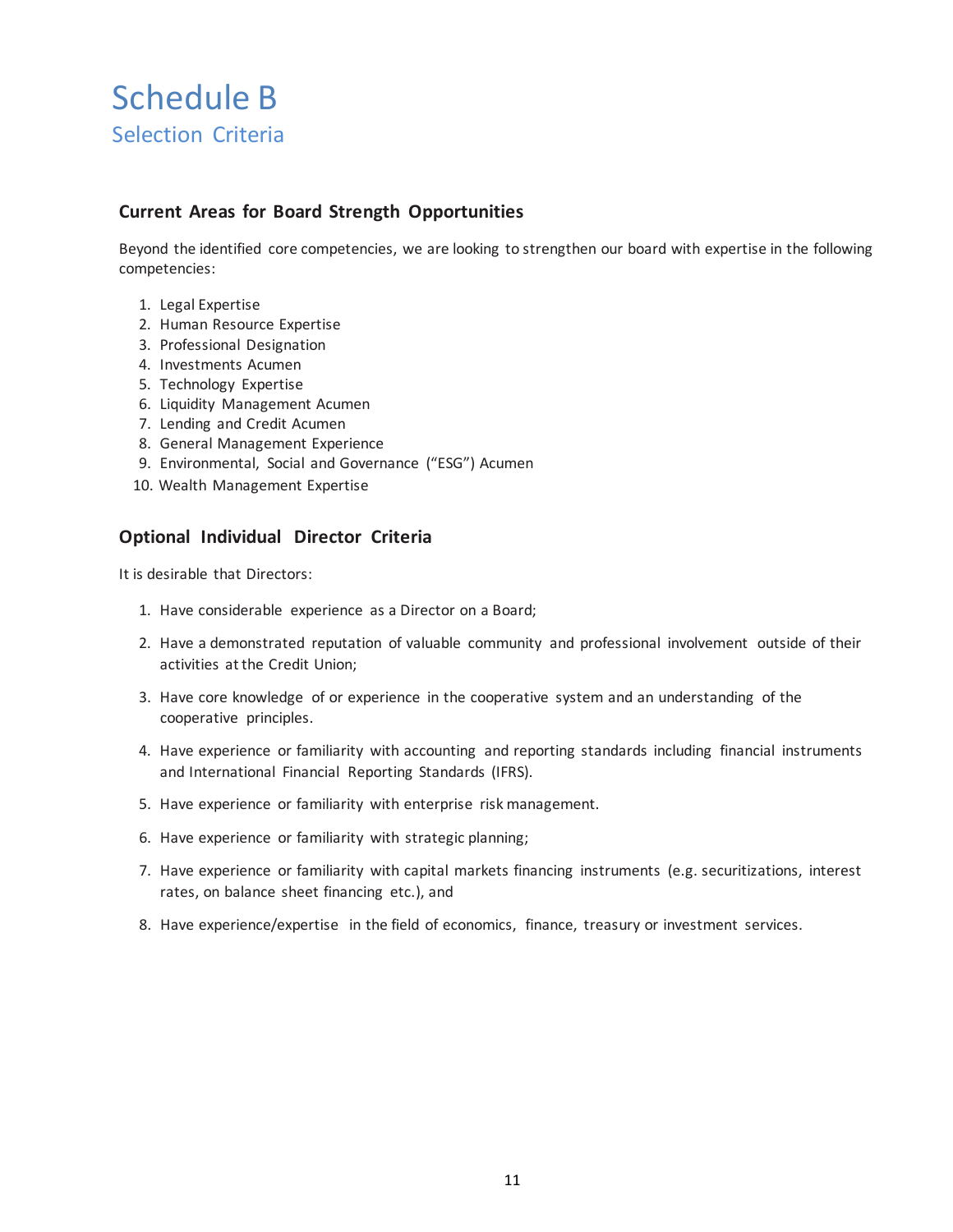### Schedule C Board of Directors Applicant Expertise/Experience Self-Assessment

DUCA is committed to the principle of a high quality Board of Directors, and expects that each Director brings to the Board a certain level of knowledge and experience, demonstrates certainkey attributes and adheresto certain principles.

In addition, Directors must meet the minimum requirements for Director's core competencies at a STRONG Competency Level as prescribed in the Guidance Note: Director Training and Qualifications for Complex Credit Unions found at the Financial Services Regulatory Authority of Ontario website (fsrao.ca) under "Credit Union Regulatory Framework." More information on a Director's core competency requirements can be found at fsrao.ca/industry under "Credit unions and caisses populaires sector" and "How Ontario Credit Unions are Regulated."

The following self-assessment will assistthe Elections Committee in determining the degree of expertise that you bring as a Candidate.

Please indicate your level of expertise/experience in the table below. Toassist you in answering please refer to the following definitions:

- **Expert (E):** You possess a degree/certificate/diploma in the skill area and/or have significant work experience in that field.
- **Strong (S):** You have direct experience, or significant familiarity with the field as part of your employment or volunteer activities.
- **Good (G):** You understand the basic fundamentals and concepts that are encountered in this skill area.
- **Basic (B):** You have some knowledge of the competency
- **NA:** You have no familiarity with the topic or area

Please Note: If you are elected to the Board, you will be expected to complete a more comprehensive self*assessment ofspecific competencies within 12 months of election. This assessment is used to help determine your training and self‐development needsas well as your competency to continue serving the remainder of yourtermin orderto fulfill the directortraining and qualifications requirements as established by the credit union.*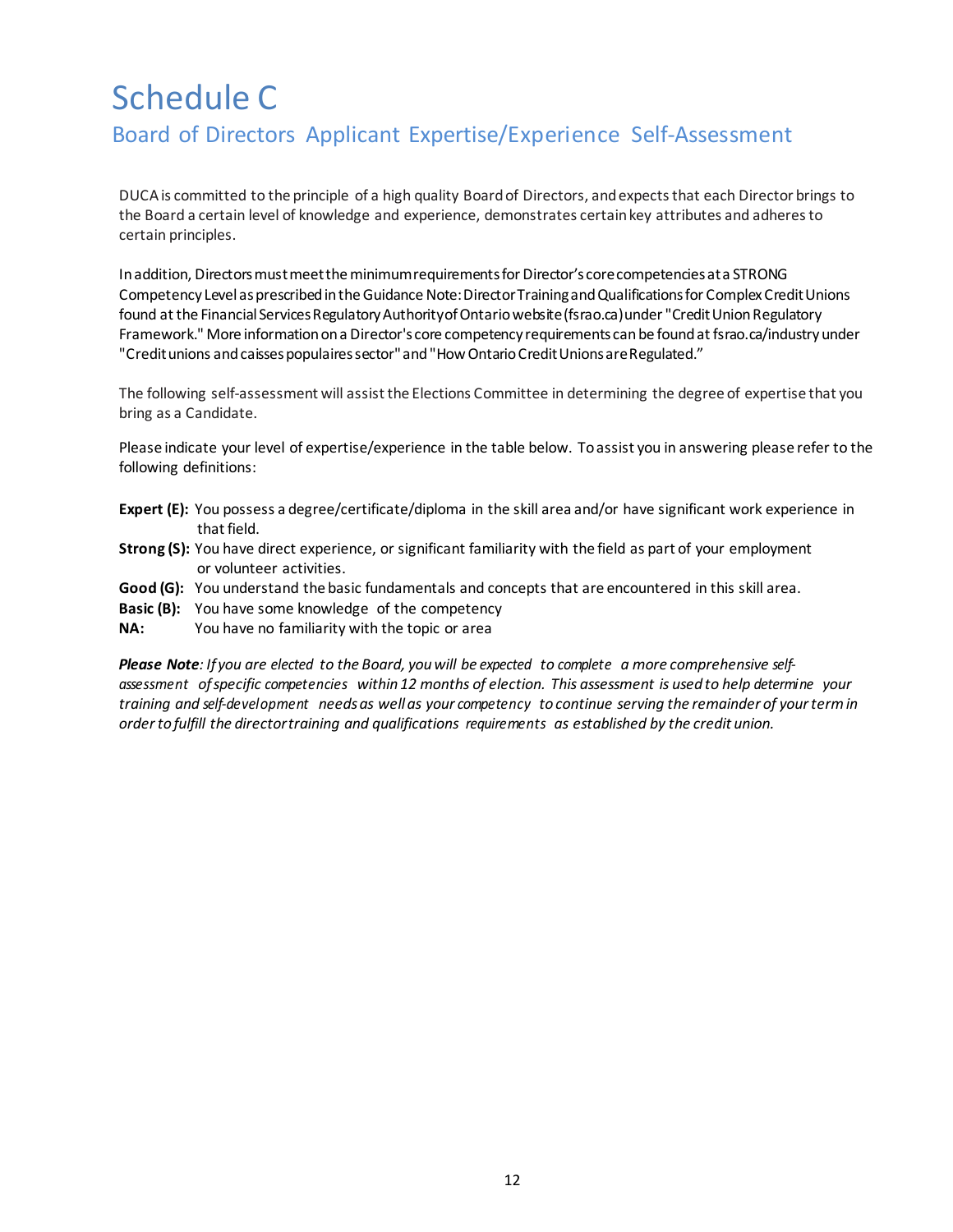## Schedule C

Board of Directors Applicant Expertise/Experience Self-Assessment

|                | Competency/Area                                                                       | Rating |
|----------------|---------------------------------------------------------------------------------------|--------|
|                | Audit and Compliance<br>1.                                                            |        |
| $\blacksquare$ | performance and regulatory standards; examination & auditing procedures               |        |
|                | Board & CEO Performance<br>2.                                                         |        |
| $\blacksquare$ | setting and evaluating criteria and standards of performance of the                   |        |
|                | Board, directors and the CEO                                                          |        |
|                | <b>Credit Union Operations</b><br>3.                                                  |        |
| $\blacksquare$ | Cooperative business model; key components of operations (people, physical            |        |
|                | and technical infrastructure), operational risks                                      |        |
|                | Financial literacy/expertise<br>4.                                                    |        |
| $\blacksquare$ | Reading and interpreting financial statements and financial                           |        |
|                | performance indicators                                                                |        |
|                | Governance and Ethics<br>5.                                                           |        |
| $\blacksquare$ | Board roles and responsibilities; structure; decision making powers; Board            |        |
|                | policies and process; Committees (mandates; structure; process)                       |        |
|                | Leadership<br>6.                                                                      |        |
| $\blacksquare$ | Leadership traits; skills and effective professional and personal attributes          |        |
| $\blacksquare$ | Emotional and Social Intelligence                                                     |        |
|                | Regulatory environment with respect to financial services & credit union sector<br>7. |        |
| $\blacksquare$ | Governing legislation and guidance; regulatory bodies/organizations                   |        |
|                | Risk Management Oversight; Enterprise Risk Management<br>8.                           |        |
| $\blacksquare$ | Financial and operational risks; risk management and monitoring                       |        |
|                | <b>Strategic Planning</b><br>9.                                                       |        |
|                | Strategic planning concepts; process; importance of clear strategic direction;        |        |
|                | monitoring of strategic plan implementation                                           |        |
|                | 10. Legal Expertise                                                                   |        |
|                | 11. Human Resource Expertise                                                          |        |
|                | 12. Professional Designation                                                          |        |
|                | 13. Investments Acumen                                                                |        |
|                | 14. Technology Expertise                                                              |        |
|                | 15. Liquidity Management Acumen                                                       |        |
|                | 16. Lending and Credit Acumen                                                         |        |
|                | 17. General Management Experience                                                     |        |
|                | 18. Environmental, Social and Governance ("ESG") Acumen                               |        |
|                | 19. Wealth Management Expertise                                                       |        |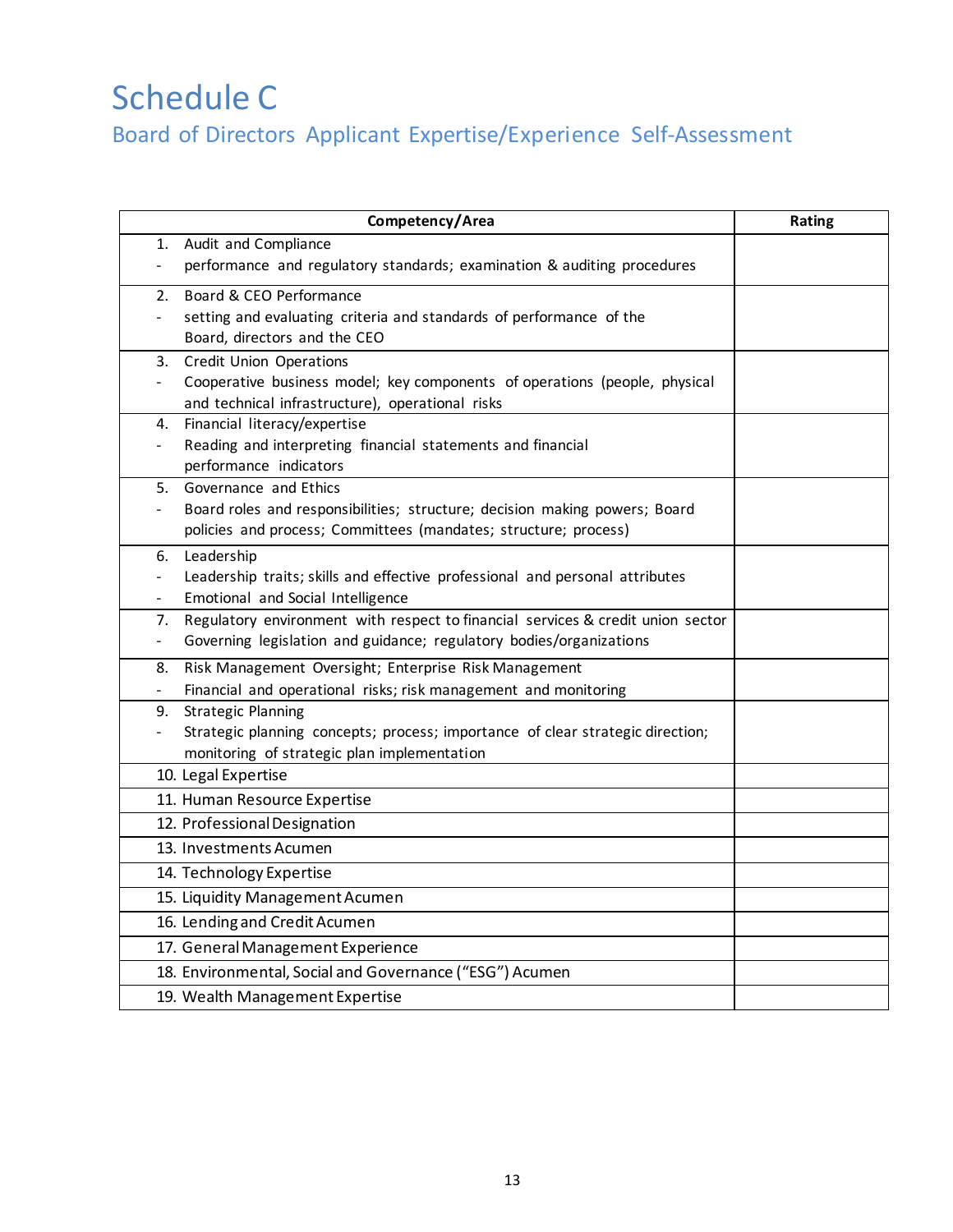**Declaration Of Economic Interests By A Restricted Party And/Or A Related Party Of DUCA Financial Services Credit Union Ltd. ("DUCA")**

Name:

Position with DUCA:

#### **Definitions**

*RestrictedParty (RP):*

A person or entity is "restricted" in relation to DUCA if they are or have been within the last 12 months:

- A. a director or officer of DUCA;
- B. a spouse of a director or officer of DUCA;
- C. a relative of a person described in [A] or [B] above, if the relative lives in the home of the above and is financially dependent on the person described in [A] or [B];
- D. a corporation/partnership in which a person described in [A] beneficially owns, directly or indirectly, more than 10% of the voting shares; or
- E. a corporation/partnership controlled by a person described in {[A] [B] [C] or [D] above

*Relative*: Means a relative by blood, marriage or adoption.

#### *Connected persons (CP):*

The following conditions are prescribed as conditions that, if satisfied in relation to a member or a customer of a league, result in persons being connected for the purposes of section 199 of the Act:

- A. Another person or entity is one of the following:
	- a. a body corporate in which the member or customer holds or beneficially owns, directly or indirectly, at least 20 per cent of the voting securities,
	- b. ii. an affiliate of a body corporate described in subparagraph i,
	- c. a person or entity that has a 50 per cent interest in a partnership in which the member or customer also has a 50 per cent interest,
	- d. a partnership in which the member or customer is a partner,
	- e. a trust or estate in which the member or customer has a substantial beneficial interest,
	- f. a trust or estate in respect of which the member or customer serves as trustee or in a similar capacity,
	- g. a person or entity on whose financial resources the member or customer depends to repay a loan to a league,
	- h. a person who provides security to a league for a loan to the member or customer.
- B. Another individual is one of the following:
	- a. a spouse who is financially dependent on the member or customer,
	- b. ii. a relative of the member or customer or of the member's or customer's spouse who lives in the same home as the member or customer, who is financially dependent on the member, customer or spouse. O. Reg. 237/09, s. 96.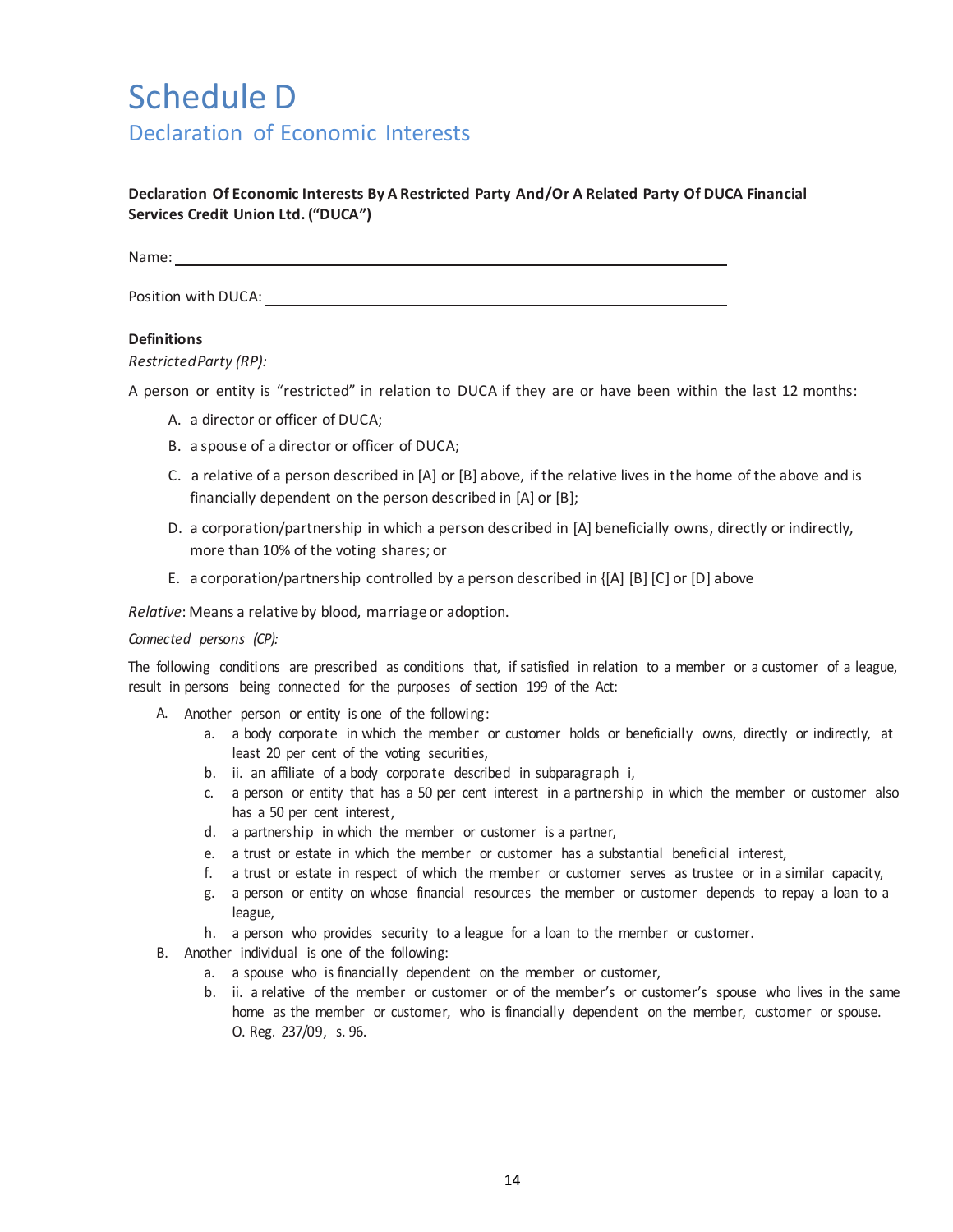### *Conflict of Interest:*

Applies when a Director or Officer is/has:

- A. a party to a material contract or proposed material contract with DUCA;
- B. a director or officer of an entity thatis a party to a material contract or proposed contract with DUCA;
- C. a material interestin a person who is a party to a material contact or proposed material contract with DUCA; or
- D. a spouse, parent or child of an individual who is a party to a material contract or proposed material contract with DUCA.

### *RelatedParty (RLT.PTY):*

A person or entity is relatedto DUCAin connection with the preparation of itsfinancial statementsif:

- A. the person or a close member of that person'sfamily has control or joint control over DUCA;
- B. the person or a close member of that person'sfamily hassignificant influence over DUCA;
- C. the person or a close member of that person'sfamily is a member of the key management personnel of DUCA (Executive leadership team; Board of Directors and Officers of DUCA;) or
- D. the entity (a corporation/partnership) is controlled or jointly controlled by a person identified in  $[A], [B],$  or  $[C].$

*Close members of the family* of a person described in {A] [B] or [C} above are those family members who may be expected to influence, or be influenced by, that person in their dealings with DUCA and include:

- A. that person's children and spouse or domestic partner;
- B. children of that person'sspouse or domestic partner; and
- C. dependents of that person or that person'sspouse or domestic partner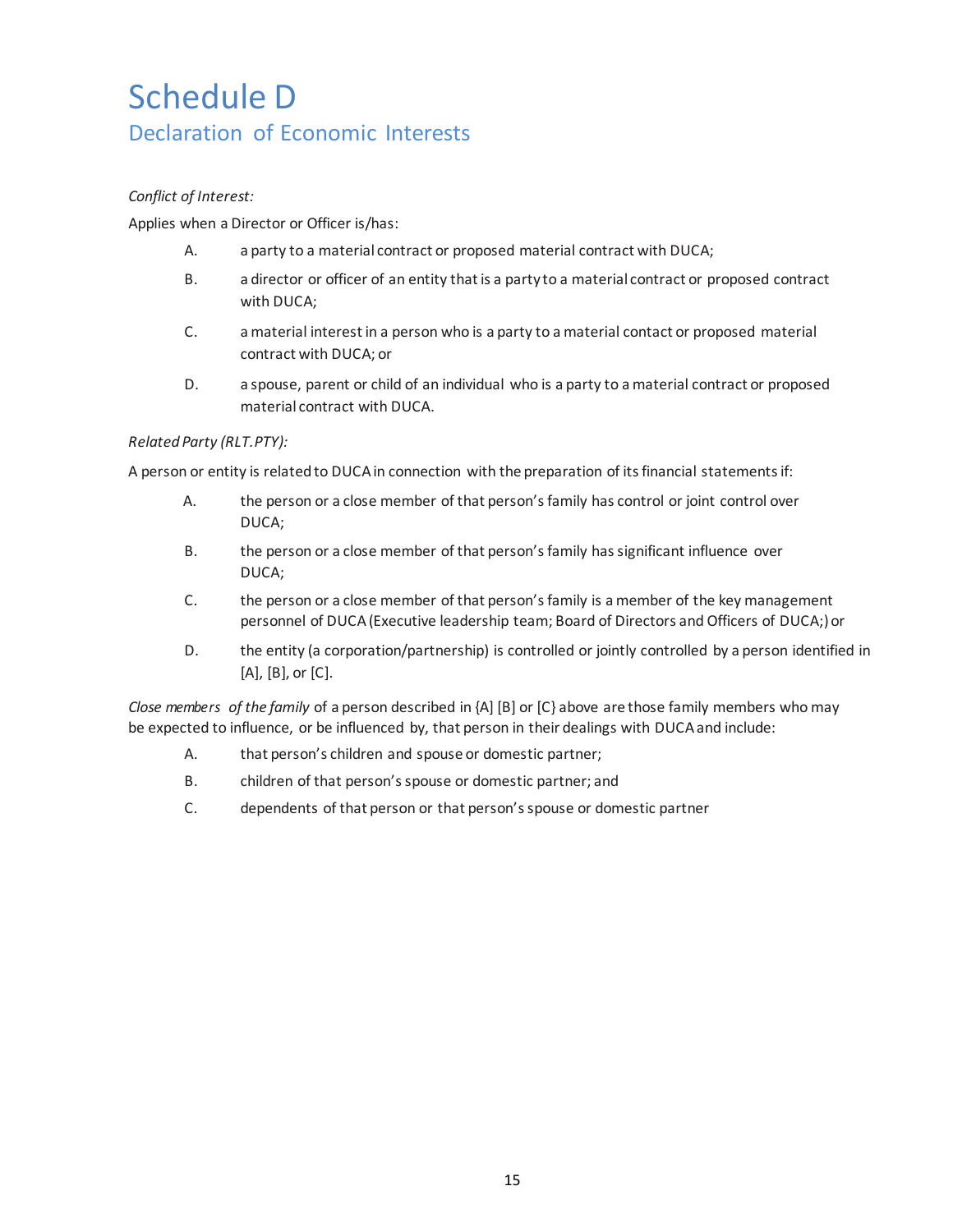Parents and siblings are by virtue expected to have influence or be influenced by the individual unless otherwise proven. Family members outside of the immediate family are normally not expected to influence or be influenced by the individual. Possible examples of where non-immediate family members would be considered under the definition of "close members of the family" include situations where they are dependents of the individual; live in the same household; have strong financial ties.

*Control* is the power to govern the financial and operating policies of DUCAsoasto obtain benefits from its activities.

*Joint control* isthe contractually agreedsharing of control over an economic activity.

*Key management personnel* are those persons having authority and responsibility for planning, directing and controlling the activities of DUCA, directly or indirectly, including any director of DUCA.

*Significant influence* isthe power to participate in the financial and operating policy decisions of an entity, but is not control over those policies. Significant influence may be gained by share ownership, statute or agreement.

#### **DECLARATIONS:**

*Restricted Parties: [RP] Connected Persons [CP] Conflicts of Interest [CONFLICT] Related Parties (RLT PTY]*

Name of Spouse [RP & RLT.PTY]:

1. Is Spouse financially dependent on me? [CP] Yes No

2. Names of Children and other Relatives financially dependent on me or my spouse and who live in my home [RP & CP]: Other "close family members" who are expected to influence or be influenced by me (whether or not they are financially dependent) [RLT.PTY]:

A. Names of children of self or spouse/domestic partner:

B. Names of dependents of selfor spouse/domestic partner:

C. Names of other individuals who live in the same household asself:

D. Names of other individuals who have strong financial tiesto self or spouse/domestic partner: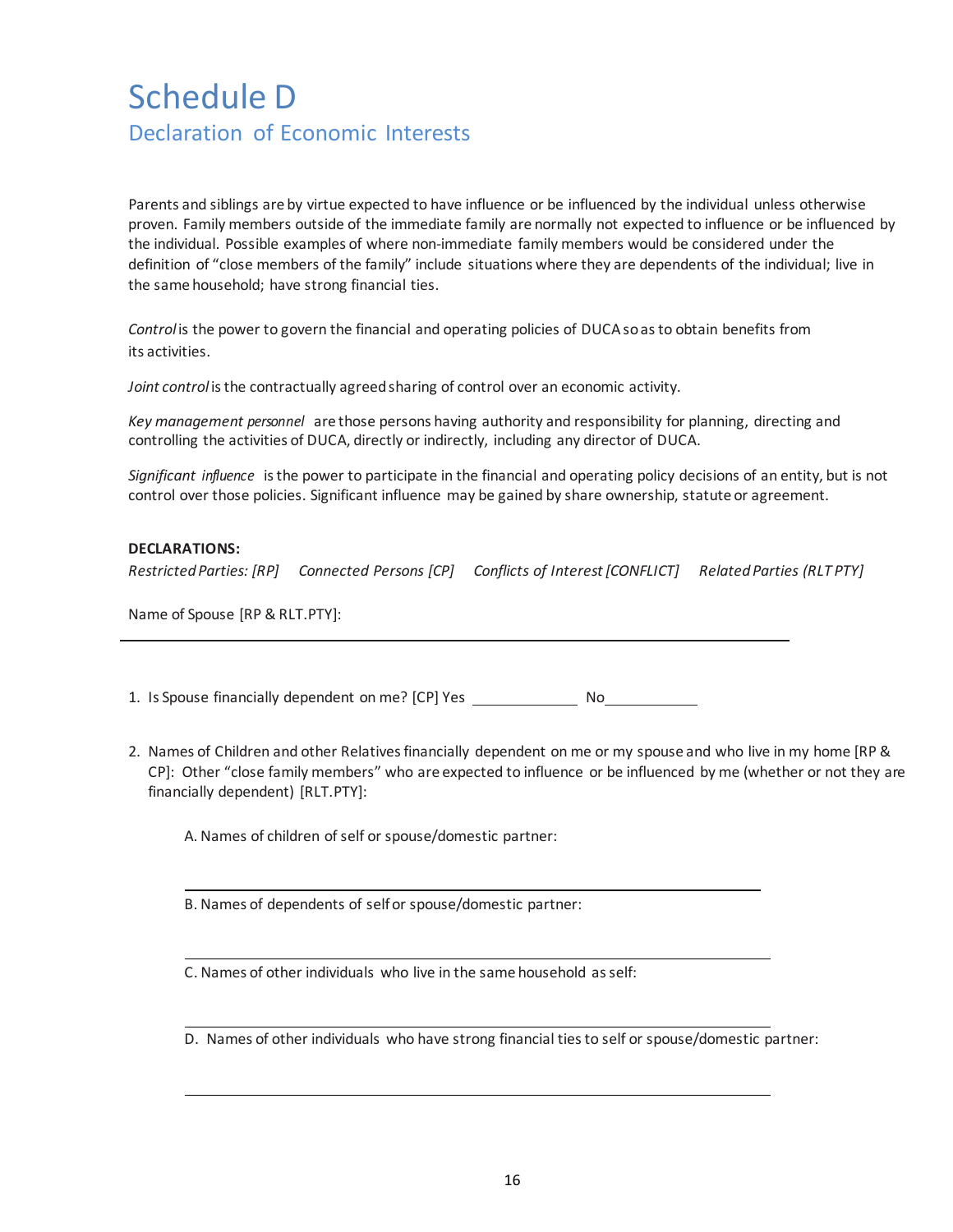- 3. Names of corporations whether or not they are Members of DUCAin which I beneficially own, directly or indirectly, more than 20 per cent of the voting shares, and the affiliates [CP] of said corporations: (state percentage)[>20=RP; >35=CP]:
- 4. Names of Corporations, Partnerships or Unincorporated Associations whether or not they are Members of DUCAin which I beneficially own 50 per cent or greater of the voting shares and their subsidiaries: (state percentage [50% = joint control; >50% = control]) [RLT. PTY]
- 5. Names of corporations whether or not they are Members of DUCAin which I or any one of my spouse, children and other relatives named above own shares which carry more than 50 percent of the votes for the election of directors: [RP]
- 6. Names of Corporations, Partnerships or Unincorporated Associations whether or not they are Members of DUCAin which any one of my spouse or close family members(identified above) own shares which carry50 percent or greater of the voting shares and their subsidiaries: (state percentage [50% = joint control; >50 = control]) [RLT. PTY]
- 7. Names of corporations or unincorporated associations whether or not they are Members of DUCA for which I serve as a Director or Officer [CONFLICT]:
- 8. Names of partnerships whether or not they are Members of DUCA in which I am a partner: (state percentage interest and percentage interest of other partners)[CP]:
- 9. Names of trusts or estates whichare Members of DUCAand in which I have a substantialbeneficial interest[CP]; [RLT PTY]:
- 10. Names of trusts which are Members of DUCAand for which I act astrustee (including accounts on which I act as attorney for property) [CP]:
- 11. Names of non-relative Membersfor whom I have provided financial assistance, including a guarantee or co-signature for loans from the credit union [CP]: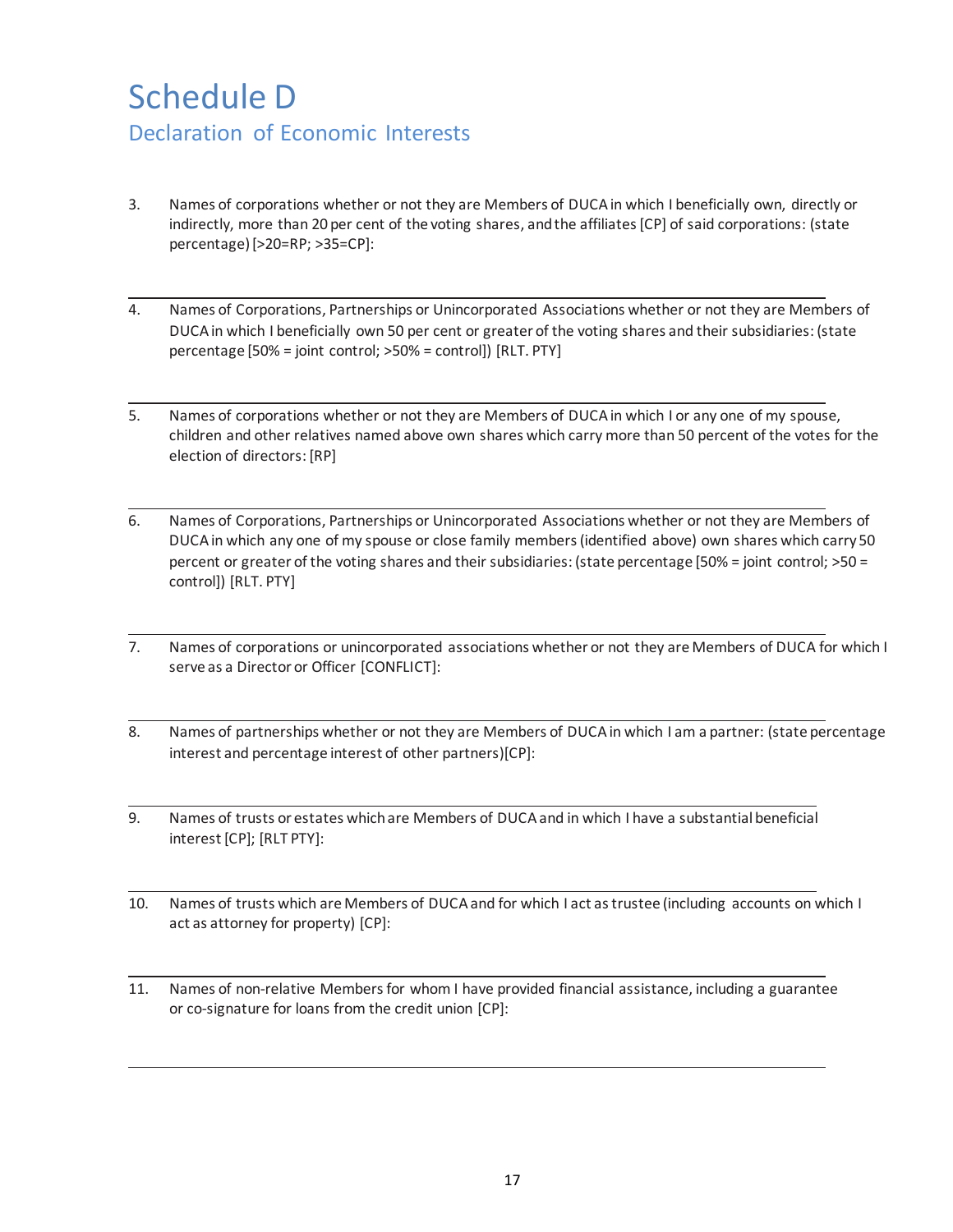#### Acknowledgment:

I hereby:

- acknowledge that this declaration is given for the purposes of assisting DUCA in complying with statutory and regulatory requirements relating to transactions with Restricted Parties [RP]; Connected Persons [CP], Conflicts of Interest [CONFLICT] and Related Parties (RLT PTY].
- understand that the questions will not necessarilyelicit answersthat will disclose all of my relatives who may be "restricted parties" under s. 75 of the General Regulation under the Credit Unions and Caisses Populaires Act, nor allof my relatives who may be related parties under IFRS– IAS 24 – Relatedparties; and undertake to disclose to the Board my connection to any relative who has a material contract or loan with the credit union as soon as I become aware of it. I warrant that the information provided herein is complete and accurate in all material respects as of the date itis given, and
- I undertake to bring to the attention of theDUCABoard any subsequent information, which would necessitate the completion of a new Declaration.

Any declaration I have made above to the effect that I am a director or officer of a corporation/partnership/unincorporated association, or have a material interestin a person,shall be regarded as a general notice to the Board of Directors that I am interested in any contract made with that entity or person by DUCA.

| Dated At | This<br>Ontario, | วล∨∩t |
|----------|------------------|-------|
|          |                  |       |

Signature of Party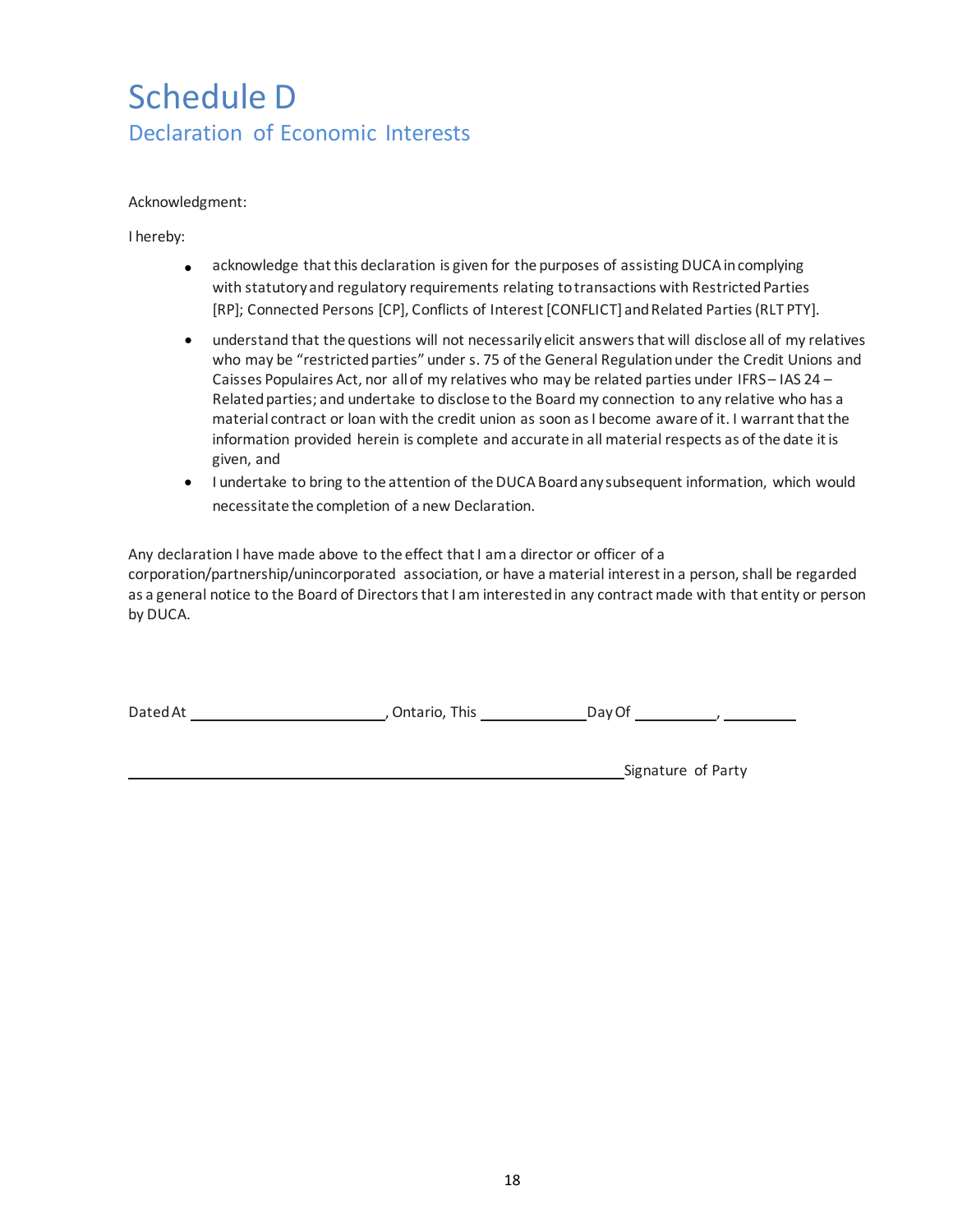### Schedule E Requirements to Disclose

The Credit Unions and Caisses Populaires Act also requires Board candidates to disclose if they are a party to a material contract or proposed material contract with the credit union. You must include the disclosure in your submission if you:

- Are a party to a material contract or proposed material contract with the credit union;
- Are a director or an officer of an entity that is a party to a material contract or proposed material contract with the credit union;
- Have a material interestin a person who is a party to a material contract or proposed material contract with the credit union; or
- Are a spouse, parent or child of an individual who is a party to a material contract or proposed material contract with the credit union.

Please provide details here if any of the above applies.

| Dated At          | Ontario, This __________ Day Of | $\mathcal{L}$ and $\mathcal{L}$ |  |
|-------------------|---------------------------------|---------------------------------|--|
| Signature         | Name                            |                                 |  |
|                   |                                 |                                 |  |
|                   |                                 |                                 |  |
| Witness Signature | Name                            |                                 |  |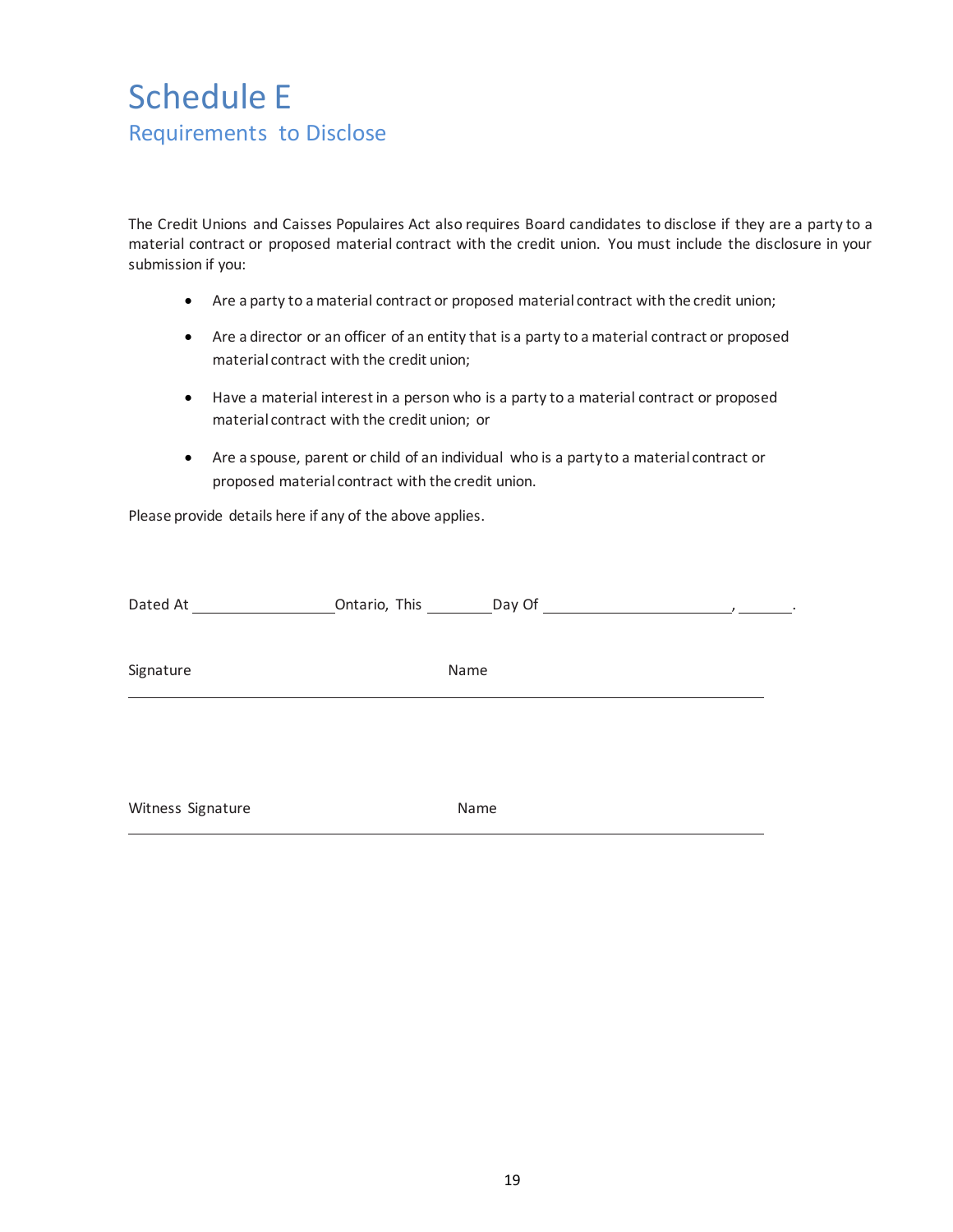### Schedule F Background Information for Candidates

### **Preamble**

DUCADirectors are expected to attend allscheduled Board and Committee meetings and be active participants therein. They are also encouraged to attend other DUCA related organizational and community related activities, as well asfor Directors new tothe credit union system, be willing to attendcredit union systemconferences. Directors are alsorequired to participate in Director education as outlined below.

The information found below identifies and briefly describes DUCACommittees, Director education requirements and a summary of meetings and estimatedcommitment of time which one might expect when they become a Director of DUCA. We hope that the information below will assist you in clarifying your obligations should you become a Director. However, if you have any questions regarding the information, or wish to learn more about DUCA Governance structure/practices, please contact the Chair of Election or the Board Chair.

### **Committees**

#### 1 **Full Board**

The Board of Directors consists of nine Directors, eachelected by the Membership for a term of three years, subject to a term-limit of 15 years in office. The Board is responsible for establishing corporate objectives, policies and performance standards and measuring their achievement and hiring and delegating authority to the CEO.

#### 2 **Board Committees**

The Board has established six standing Committeesthat are assignedresponsibilities to assistthe Board to carryout its mandate.

The current Committees and their mandates are as follows:

- A. **Audit Committee**: The Audit Committee provides the Board with reports on mattersrelatedto accounting and financial reporting practices, riskmanagement, and internal and external control procedures. The Audit Committee is chargedwith a number of statutory responsibilities, asrequired under the Credit Union Act. It also reviews and recommends the annual financial statements to the Board. It is responsible for ensuring effective management of operational risk as well, that capital, liquidity management and internal control systems are at acceptable levels. Itis additionally responsible for monitoring compliance with the Credit Union's Restricted Party policy.
- B. **Governance Committee**: The Chair of the Board will be the Chair of the Governance Committee. This Committee has the responsibility to ensure effective corporate governance, including its structure, and the establishment of Committee mandates so that the Board's responsibility to the Membership is fulfilled. Itis responsible for assessing the performance of the Board and its Committees.
- C. **Credit Committee**: The Credit Committee is responsible for ensuring that policy guidelines and systems are in place to ensure credit, investment and asset/liability (structural) risks are at acceptable levels. This Committee is responsible for reviewing and approving restricted party loan transactions as required under the Act, as well as exceptions to credits under the Board's policy limits. The Committee receives regular reporting that allows them to monitor compliance with credit risk management policies and the standards held by the Financial Services Regulatory Authority (FSRA). The Committee must ensure thatits credit and investment risk management strategy is fair, sound and prudent.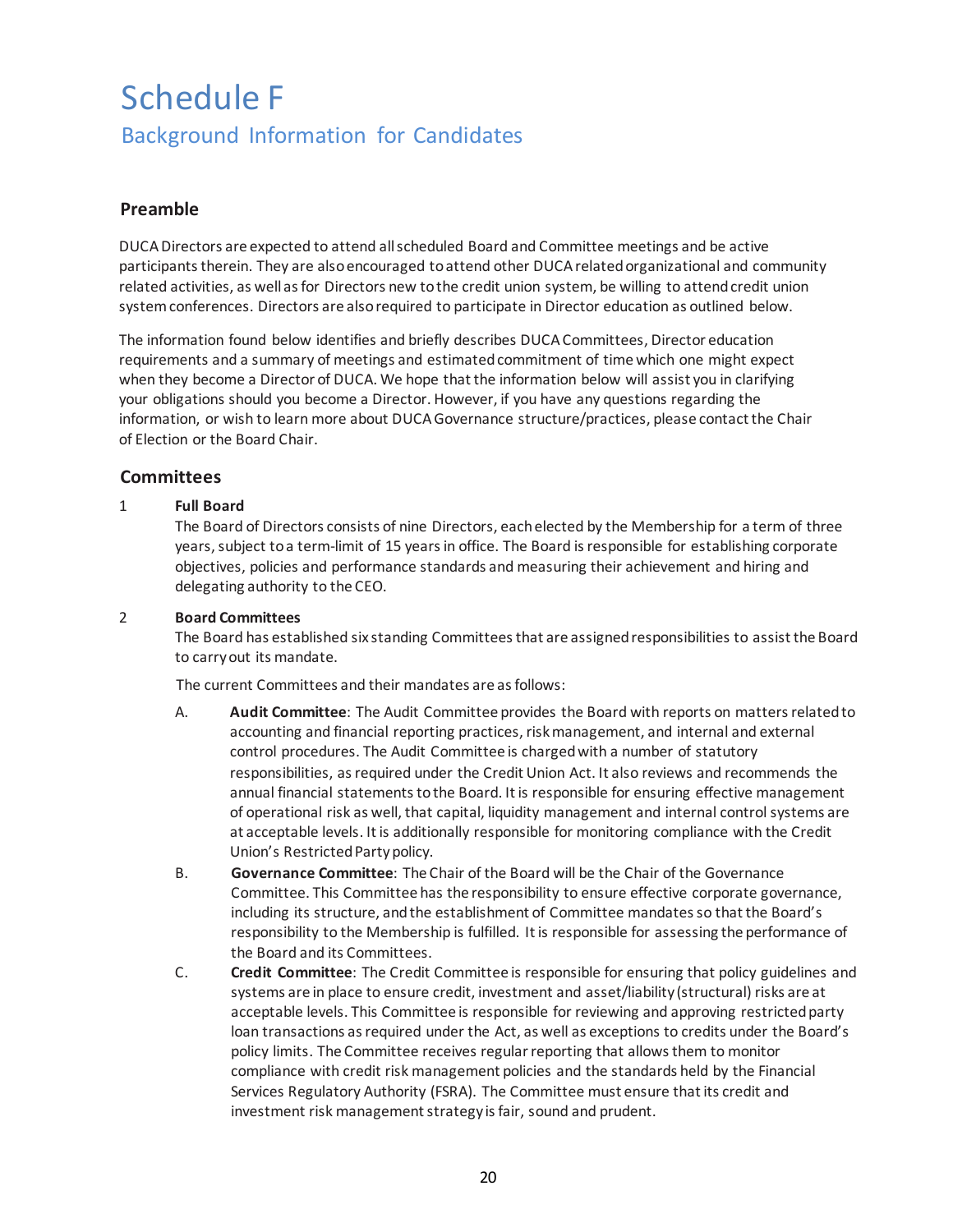### Schedule F Background Information for Candidates

- D. **Elections Committee**: The Elections Committee isresponsible for overseeing the director Nomination, Evaluation, Selection and Election processesfor Board Candidates, as well asthe oversight of activities associatedwith the Annual General Meeting of Members, including the development of the Annual Report.
- E. **Human Resources and Compensation Committee**: The Human Resources and Compensation Committee has responsibility for overseeing DUCA's Human Resources policies. Its role is to oversee and assess compensation of the CEO and members of the Executive Leadership team and to manage the process of evaluating the CEO.
- F. **Risk Committee:** The Risk Committee is a standing committee of the Board to which the Board has delegated responsibility for overseeing the effective operation of all risk taking operations and risk management functions of the Credit Union and ensuring appropriate risk governance processes are executed effectively.

### **Meetings/Time Commitment**

Board meetings are held quarterly. Itis expected that, in addition to the actualtime spent at a Board or Committee meeting, a Director will fully review all materials(e.g., Boardmaterials, Committee agendas and supporting material) provided prior to attending each meeting. Materials for all Board and Committee meetings are distributed electronically, generally one week prior to the scheduled meeting. Elected Directors are expected to be able to receive, print and communicate via electronic means. While the amount of time required for thistaskwill vary for each individual it is not unusual for a Directorto spend approximately 2–5 hours preparing for a Board or for some Committee meetings.

While travel time to and from meetings will vary with each Director, it is another factor to be considered.

Attendance at all Board and Committeemeetings istracked and reported to the Board.

The following meeting summary showsthe approximate time commitment for each Director during the course of a year: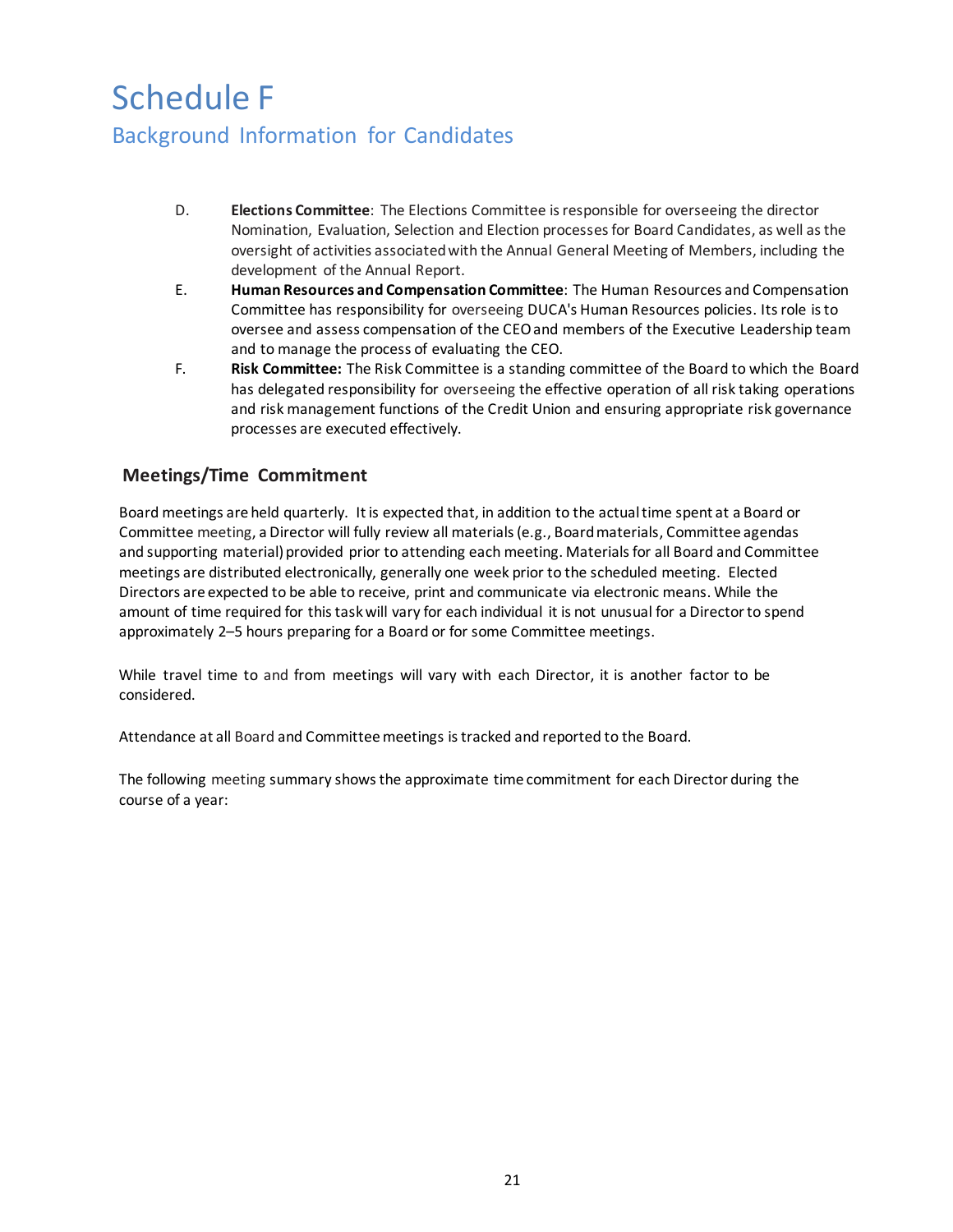### Schedule F Background Information for Candidates

| <b>BOARD MEETINGS</b>                                | The meetings are currently being held virtually due to COVID-19 however<br>are normally held in the corporate boardroom at 5255 Yonge St, Toronto.<br>Meetings are currently held quarterly. |
|------------------------------------------------------|----------------------------------------------------------------------------------------------------------------------------------------------------------------------------------------------|
| ORIENTATION PROGRAM                                  | For newly elected Directors; usually held following the election and<br>no later than two months after having been elected. Allow minimum<br>of one day.                                     |
| <b>AUDIT COMMITTEE</b>                               | Meets approximately five times a year (allow 2-3 hours/meeting).                                                                                                                             |
| <b>GOVERNANCE COMMITTEE</b>                          | Meets approximately five times a year (allow $2-3$ hours/meeting).                                                                                                                           |
| <b>ELECTIONS COMMITTEE</b>                           | Meets on as needed basis. A concentrated period usually occurs during<br>December and January when Candidate interviews are conducted.                                                       |
| ANNUAL GENERAL MEETING                               | Usually held in April during the evening<br>$(3$ hours).                                                                                                                                     |
| PLANNING SESSIONS                                    | Generally involves one full day on an annual basis.                                                                                                                                          |
| <b>CREDIT COMMITTEE</b>                              | Meets on an ad hoc basis (allow 2-3 hours/meeting).                                                                                                                                          |
| HUMAN RESOURCES AND<br><b>COMPENSATION COMMITTEE</b> | Meets approximately quarterly (allow 1–3 hours/meeting).                                                                                                                                     |
| <b>RISK COMMITTEE</b>                                | Meets approximately five times a year (allow $2-3$ hours/meeting).                                                                                                                           |

### **Education**

DUCAconsiders training and development programs for our Directors extremely important to assistthemin understanding the roles and responsibilities of being a Director of a Credit Union. Directors are required to complete various programs within certain time frames in order to achieve the minimum expectations for individual Director Competencies according to Financial Services Regulatory Authority standards (FSRA).

In addition, a new Director will be provided orientation no later than two months after being elected and prior to the first Board meeting.

### **Remuneration**

Directors receive a monthly honorarium plus additional compensation for committee work. These payments are taxable as personal income. Kilometers are reimbursed over 20 km for reasonable business expenses.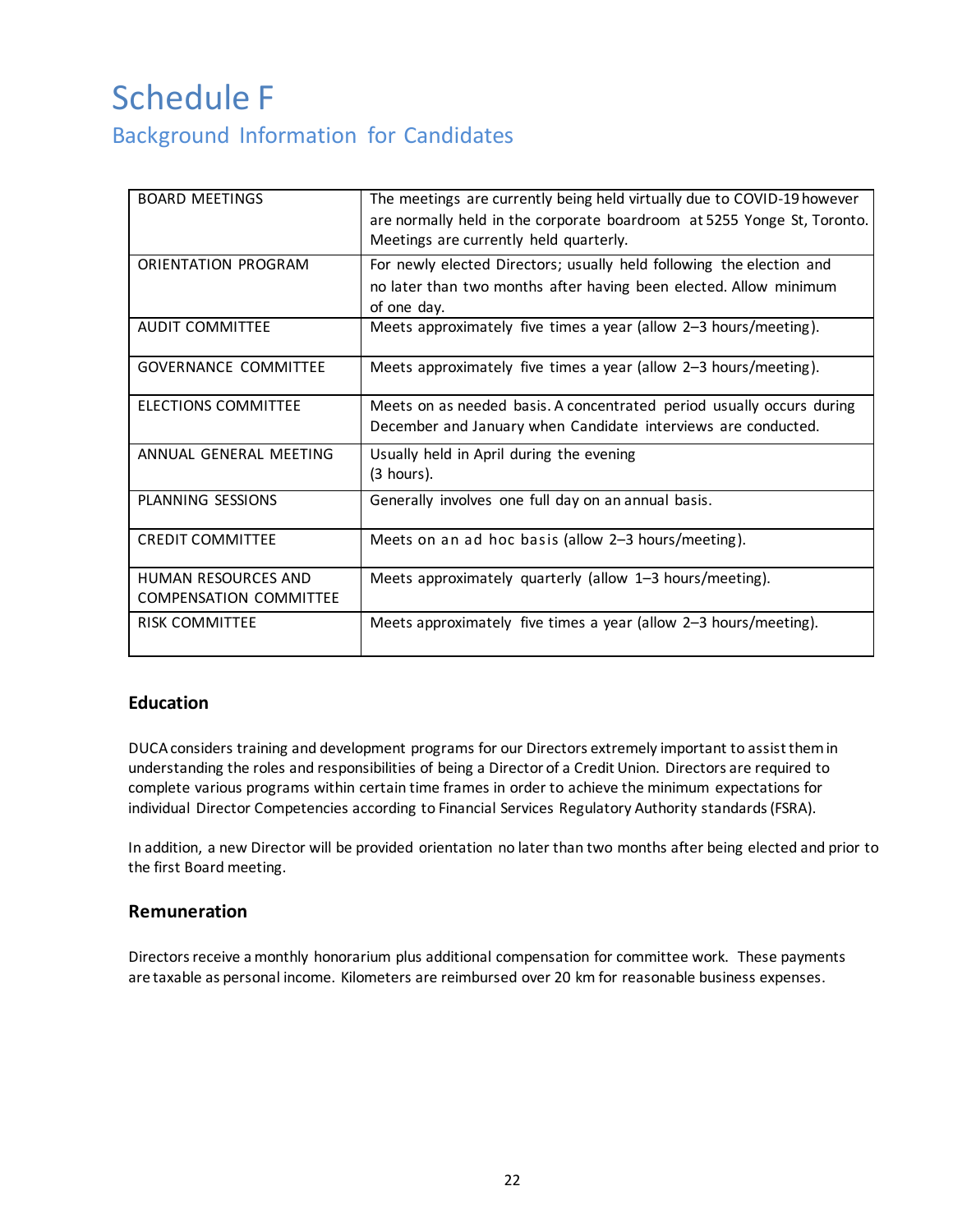### Schedule G Election Campaign Policy

Campaigning is not permitted except as set out in 3.0 below. Non-compliance with the following policy may result in a candidate's disqualification, if the Elections Committee so determines.

#### **1.0 Effective Date of the Policy**

This policy takes effect as of the date that the Candidate submits his/her nomination papers.

#### **2.0 Candidate Information Provided to Members**

The Elections Committee ensures that the following information about each Candidate is made available to Members in branches and on its website:

- 2.1 **Picture –** Nominee to provide a digital, high resolution picture which will not be used in any of the election materials, but will be used for elected Board Member biographieson the DUCA governance website.
- 2.2 **Biography –** Assubmitted by the candidate to the Chair of Election Committee according to the requirements outlined in the BoardCandidate Information Kit. Maximum length to be 250 words and must be written in third person.

#### **3.0 Campaigning Rules**

The Board of Directors believes that the above measures provide the opportunity for Candidates to campaign in a fair, open and transparent manner. Campaigning activities beyond the above are strictly prohibited. For more clarity, these include but are not limited to:

- 3.1 No Candidate shall interfere with the duties or seek assistance from any employee of DUCAor any member of the Elections Committee in connection with the election.
- 3.2 Candidates shall not campaign on DUCA premises or interfere with nor impede any Members of DUCA.

#### **4.0 Non‐Adherence to the Policy**

Non-adherence to the Election Campaign Policy may resultin a Candidate's disqualification. If disqualified, within 24 hours, the Elections Committee shall give written notice of such disqualification to the Candidate and the notice shall specify the reason(s) for the disqualification.

**4.1 Impact of Candidate Disqualification –** Once a Candidate has been disqualified, no vote castinfavour of this Candidate shall be counted in the tally of ballots, but the ballots shall not otherwise be deemed to be void.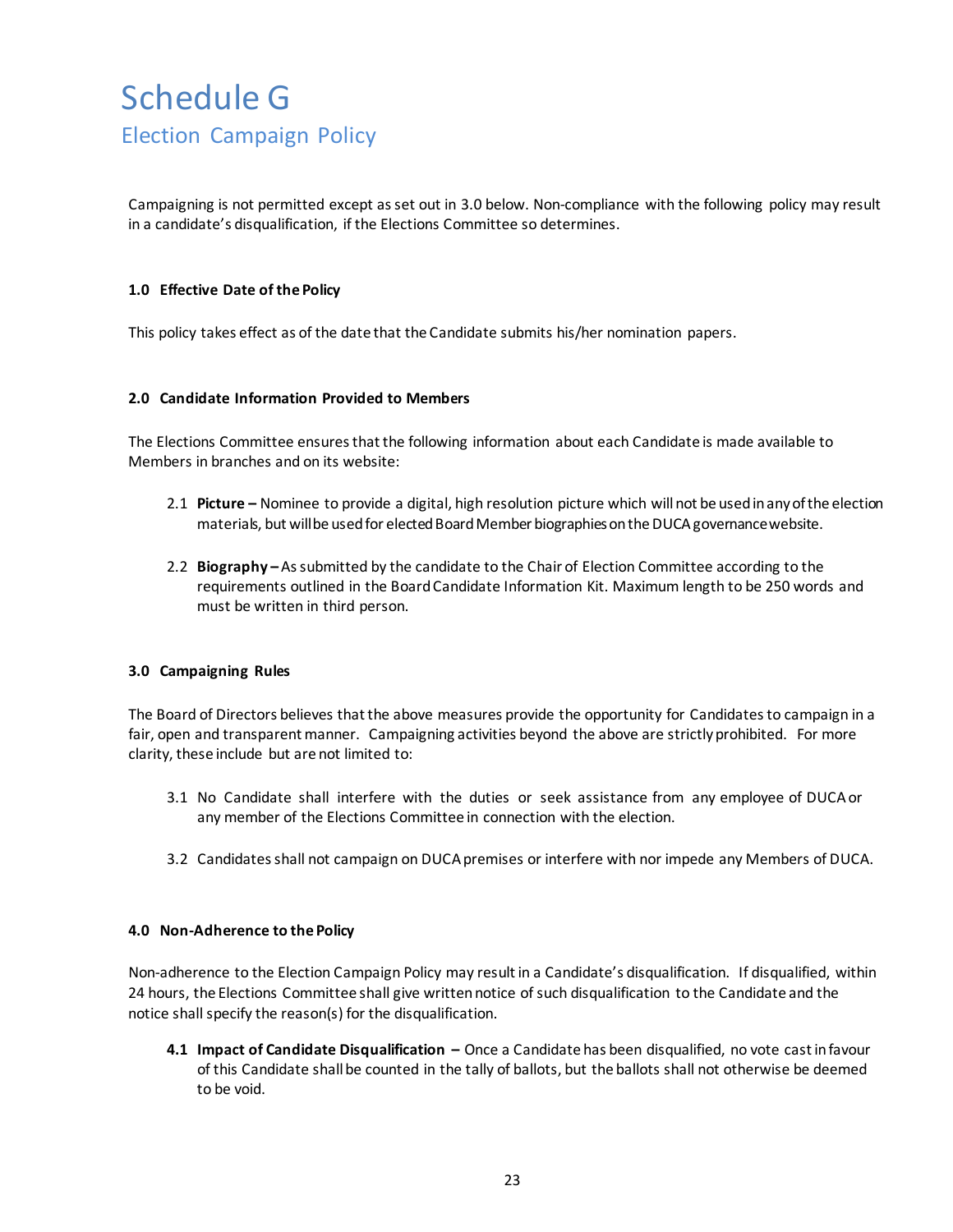### Schedule G Election Campaign Policy

#### **5.0 Clarification**

Candidates who are unsure of the intent of any part of this policy shall contact the Chair of the Elections Committee for clarification.

#### **6.0 Dispute**

Any dispute regarding interpretation, application or allegedviolation of this policy shall be dealt with by the Elections Committee. The decision of the Elections Committee shall be final, non-appealable and binding.

#### **7.0 Roles and Responsibilities**

The Board of Directors of DUCAis responsible, through the Elections and Governance Committees, toreview this policy annually.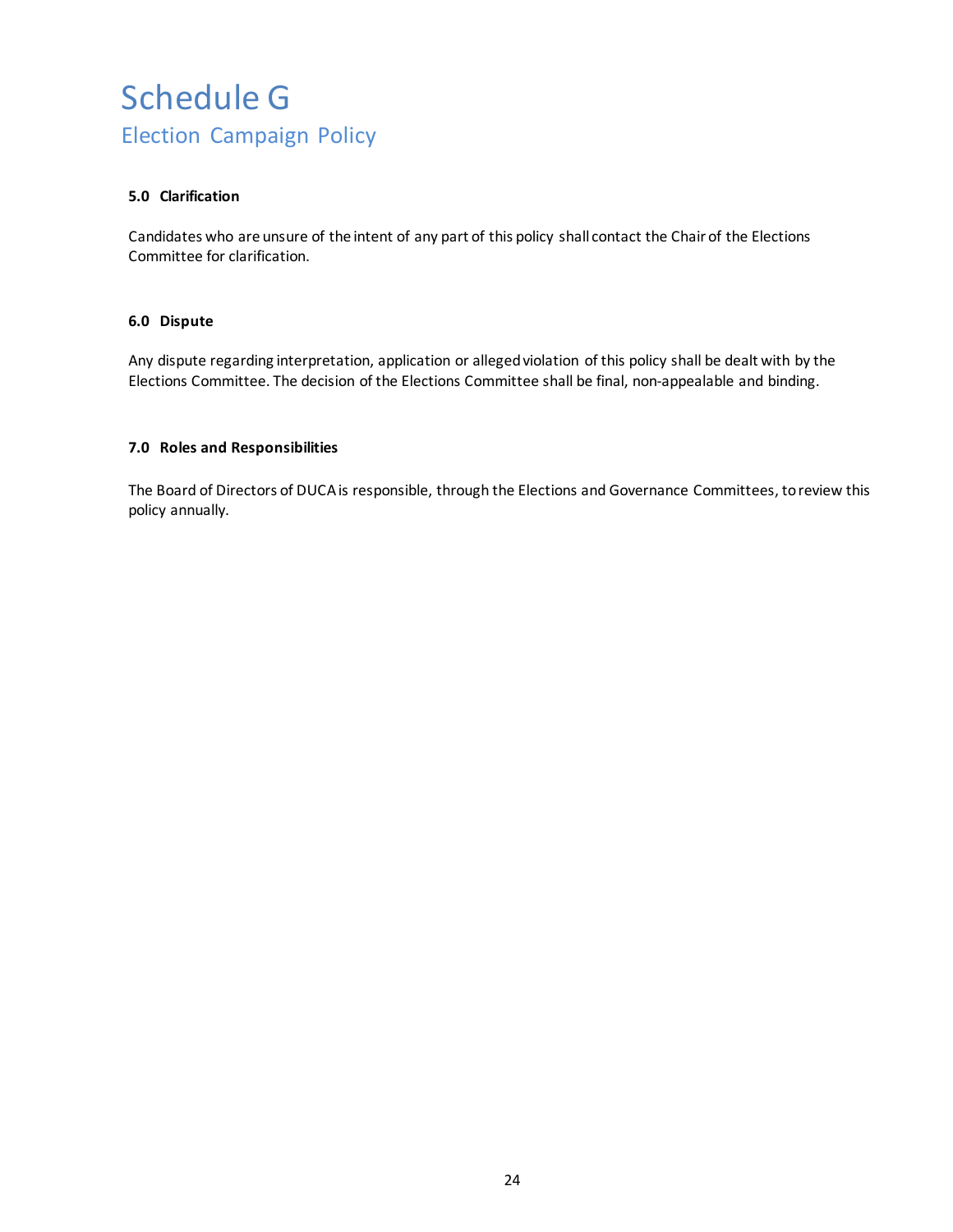### Schedule H Sample Credit Information Form

|                                                                                                                                                                                                                                | DUCA<br><b>Financial Services</b>                                                                                                                                                                               |
|--------------------------------------------------------------------------------------------------------------------------------------------------------------------------------------------------------------------------------|-----------------------------------------------------------------------------------------------------------------------------------------------------------------------------------------------------------------|
|                                                                                                                                                                                                                                |                                                                                                                                                                                                                 |
|                                                                                                                                                                                                                                |                                                                                                                                                                                                                 |
|                                                                                                                                                                                                                                |                                                                                                                                                                                                                 |
|                                                                                                                                                                                                                                |                                                                                                                                                                                                                 |
|                                                                                                                                                                                                                                | <b>Credit Information Form</b>                                                                                                                                                                                  |
|                                                                                                                                                                                                                                | As part of the employment application process, I hereby authorize DUCA Financial Services Credit                                                                                                                |
|                                                                                                                                                                                                                                | Union Ltd. to obtain credit information about me from any source. I understand that DUCA's                                                                                                                      |
|                                                                                                                                                                                                                                | obtaining credit information about me will be part of the employment decision-making process and<br>understand that, if deemed unsatisfactory by DUCA, this information may result in DUCA's deciding           |
| to withdraw its offer of employment.                                                                                                                                                                                           |                                                                                                                                                                                                                 |
|                                                                                                                                                                                                                                |                                                                                                                                                                                                                 |
| Name (please print):                                                                                                                                                                                                           |                                                                                                                                                                                                                 |
|                                                                                                                                                                                                                                |                                                                                                                                                                                                                 |
| Address: The Contract of the Contract of the Contract of the Contract of the Contract of the Contract of the Contract of the Contract of the Contract of the Contract of the Contract of the Contract of the Contract of the C | Town/City:<br>vostal Code:                                                                                                                                                                                      |
|                                                                                                                                                                                                                                |                                                                                                                                                                                                                 |
|                                                                                                                                                                                                                                |                                                                                                                                                                                                                 |
|                                                                                                                                                                                                                                |                                                                                                                                                                                                                 |
| $\bf{D.O.B.}$                                                                                                                                                                                                                  |                                                                                                                                                                                                                 |
|                                                                                                                                                                                                                                |                                                                                                                                                                                                                 |
|                                                                                                                                                                                                                                | As a financial institution, we make $\tau_{1}$ , effers on imployment conditionally upon our obtaining a<br>satisfactory credit report for candidat s from the credit bureau(s). To the best of your knowledge, |
| would there be any problem. The you are dit rating?                                                                                                                                                                            |                                                                                                                                                                                                                 |
| Yes                                                                                                                                                                                                                            | Io <sup>1</sup>                                                                                                                                                                                                 |
|                                                                                                                                                                                                                                |                                                                                                                                                                                                                 |
|                                                                                                                                                                                                                                |                                                                                                                                                                                                                 |
| Signature: The contract of the contract of the contract of the contract of the contract of the contract of the contract of the contract of the contract of the contract of the contract of the contract of the contract of the |                                                                                                                                                                                                                 |
|                                                                                                                                                                                                                                |                                                                                                                                                                                                                 |
|                                                                                                                                                                                                                                | Important Notice: your personal credit information will be held in confidence by DUCA Financial Services                                                                                                        |
| Credit Union Ltd.                                                                                                                                                                                                              |                                                                                                                                                                                                                 |
|                                                                                                                                                                                                                                |                                                                                                                                                                                                                 |
|                                                                                                                                                                                                                                |                                                                                                                                                                                                                 |
|                                                                                                                                                                                                                                |                                                                                                                                                                                                                 |
|                                                                                                                                                                                                                                |                                                                                                                                                                                                                 |
|                                                                                                                                                                                                                                |                                                                                                                                                                                                                 |
|                                                                                                                                                                                                                                |                                                                                                                                                                                                                 |
|                                                                                                                                                                                                                                |                                                                                                                                                                                                                 |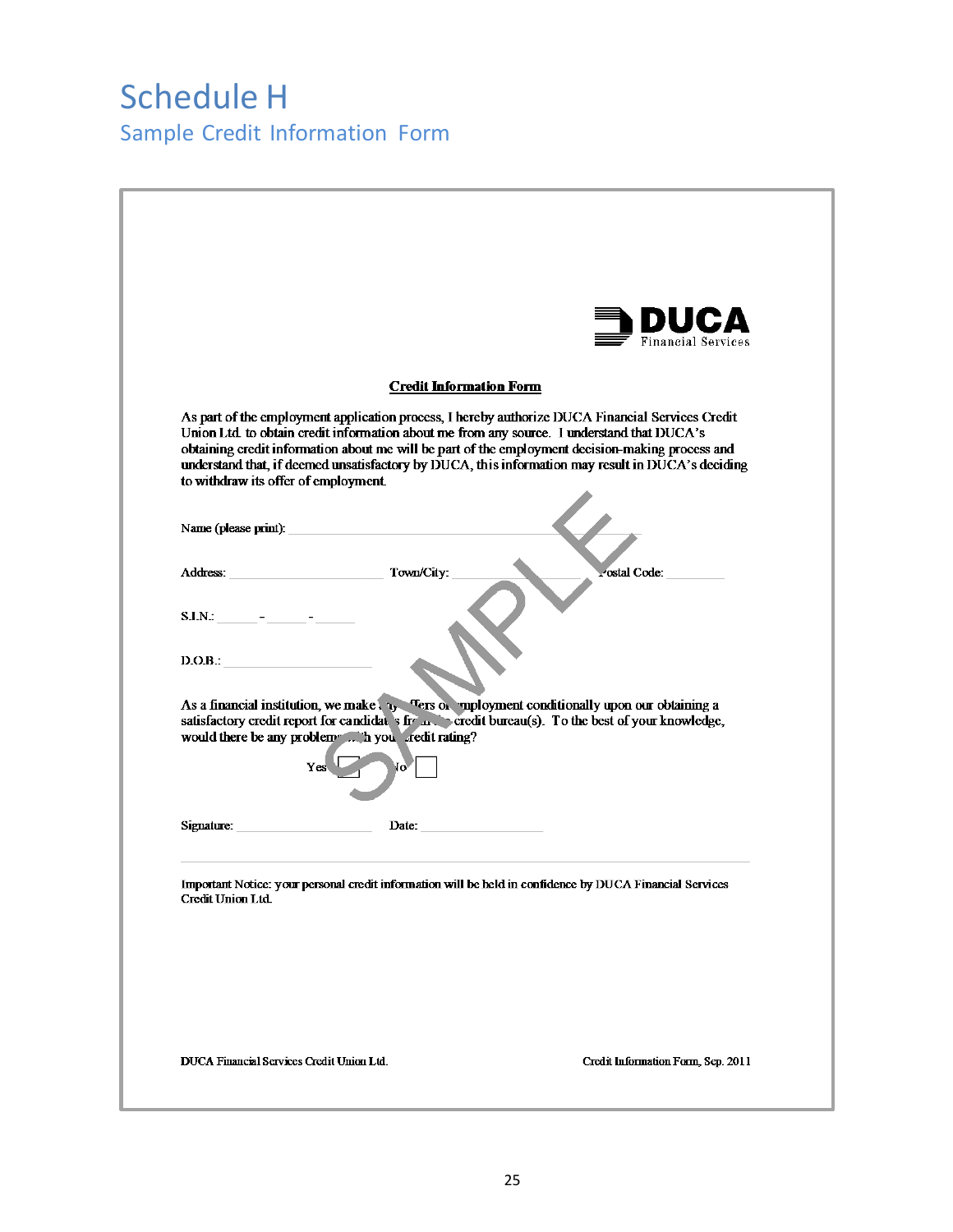### Schedule I Sample Individual Fidelity Bond Application Form

|                                                       | <b>Employee Name:</b>                                                                                                                                                                                                                                                                                                                                                                                                                                                                                   |
|-------------------------------------------------------|---------------------------------------------------------------------------------------------------------------------------------------------------------------------------------------------------------------------------------------------------------------------------------------------------------------------------------------------------------------------------------------------------------------------------------------------------------------------------------------------------------|
| CUMIS'                                                | Name of Employer:                                                                                                                                                                                                                                                                                                                                                                                                                                                                                       |
| The Credit Union Bonding Program                      |                                                                                                                                                                                                                                                                                                                                                                                                                                                                                                         |
|                                                       | <b>Criminal record check completed?</b><br>No<br>l Yes<br><b>Reason for Application:</b><br>New Employee<br>Promotion                                                                                                                                                                                                                                                                                                                                                                                   |
|                                                       | Other                                                                                                                                                                                                                                                                                                                                                                                                                                                                                                   |
|                                                       |                                                                                                                                                                                                                                                                                                                                                                                                                                                                                                         |
|                                                       | <b>INDIVIDUAL FIDELITY BOND APPLICATION FOR EMPLOYEE</b>                                                                                                                                                                                                                                                                                                                                                                                                                                                |
| future employment.                                    | Fidelity bonding is a firmly established business practice. The fidelity bond you are applying for, within its agreements,<br>conditions and limitations, guarantees that your employer will not sustain a loss by reason of your dishonesty. It also<br>serves notice that you meet the high standards required by the issuer of your bond. Compliance with your employer's<br>rules and faithful and honest discharge of the duties of your position will assure your ability to obtain a bond in any |
|                                                       | <b>INSTRUCTIONS FOR APPLICANT</b>                                                                                                                                                                                                                                                                                                                                                                                                                                                                       |
| an offer of employment with the entity.               | 1. Complete this application only if you are currently employed by the entity equiring the bond or you have accepted                                                                                                                                                                                                                                                                                                                                                                                    |
| 3. Return the completed application to your employer. | 2. Complete all questions fully and accurately, as all answers are material to examplic aon. PLEASE PRINT.                                                                                                                                                                                                                                                                                                                                                                                              |
| THE APPLICANT:                                        |                                                                                                                                                                                                                                                                                                                                                                                                                                                                                                         |
| Middle Name<br><b>First Name</b>                      | Male<br>Female<br>Last Name                                                                                                                                                                                                                                                                                                                                                                                                                                                                             |
| Date of Birth<br>(Year/Month/Day)                     | Social Insurance No.                                                                                                                                                                                                                                                                                                                                                                                                                                                                                    |
| <b>Current Address</b>                                | <u> 1989 - John Stone, Amerikaansk politiker (* 1908)</u>                                                                                                                                                                                                                                                                                                                                                                                                                                               |
|                                                       | (if less than 3 years at current address)                                                                                                                                                                                                                                                                                                                                                                                                                                                               |
|                                                       | How many persons are dependent upon you for support (as per most recent income tax return)?                                                                                                                                                                                                                                                                                                                                                                                                             |
| POSITION:                                             |                                                                                                                                                                                                                                                                                                                                                                                                                                                                                                         |
| Clerical/Teller<br><b>Position Level:</b>             | Supervisory position<br>Management                                                                                                                                                                                                                                                                                                                                                                                                                                                                      |
| (FBA-January 2015)                                    | Page 1 of 3                                                                                                                                                                                                                                                                                                                                                                                                                                                                                             |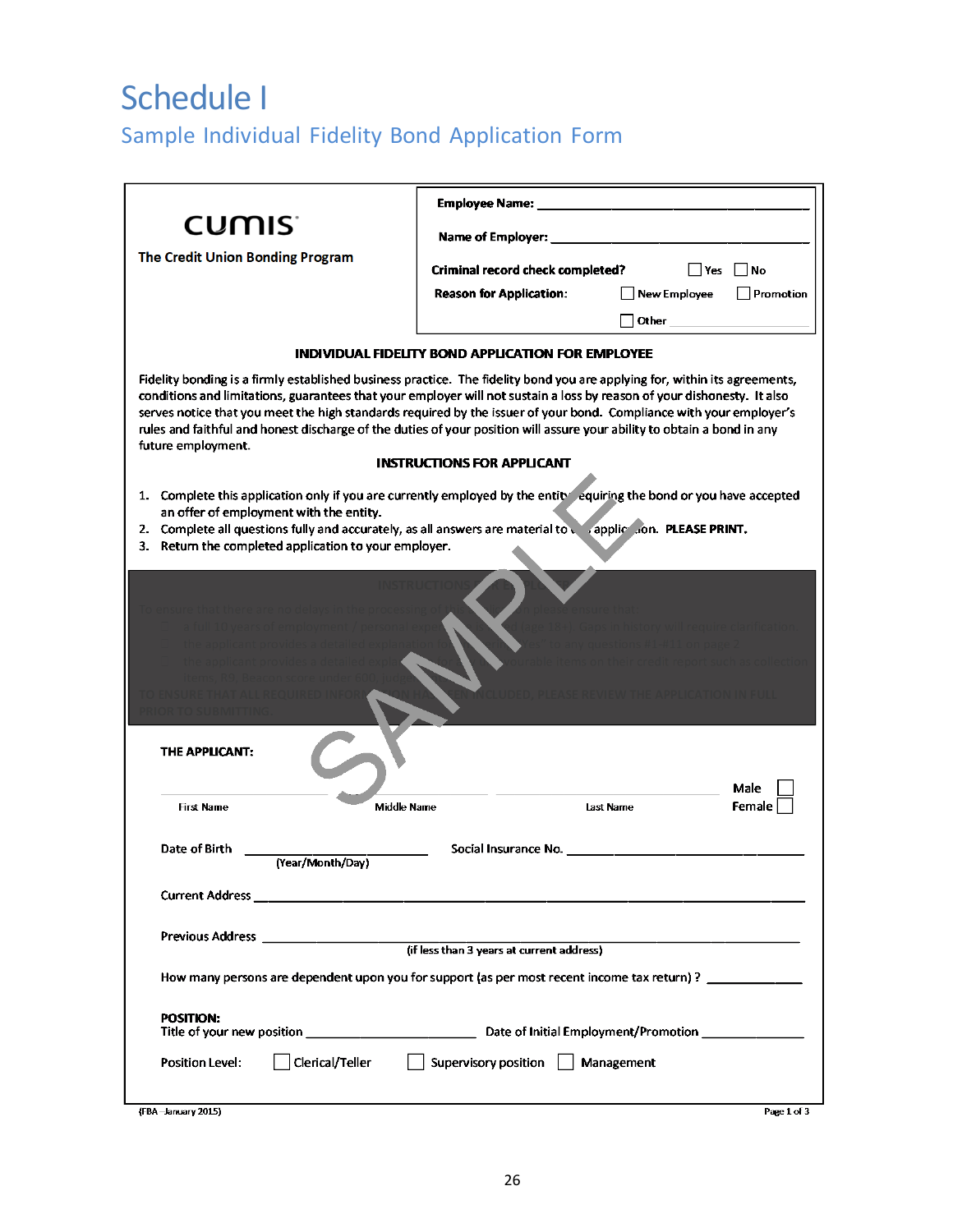### Schedule I Sample Individual Fidelity Bond Application Form

| <b>OTHER EMPLOYMENT:</b>                               | Do you have employment, other than at the credit union $\Box$                                                                                                                                                                                                                                                                                                                                                                                                                                                                                                                                                                                                      | $Yes \mid \cdot$          | No If "yes" complete the following:                                                                                                                                                                                                |    |
|--------------------------------------------------------|--------------------------------------------------------------------------------------------------------------------------------------------------------------------------------------------------------------------------------------------------------------------------------------------------------------------------------------------------------------------------------------------------------------------------------------------------------------------------------------------------------------------------------------------------------------------------------------------------------------------------------------------------------------------|---------------------------|------------------------------------------------------------------------------------------------------------------------------------------------------------------------------------------------------------------------------------|----|
|                                                        |                                                                                                                                                                                                                                                                                                                                                                                                                                                                                                                                                                                                                                                                    |                           | <b>Position Provider the Contract of Contract Contract of Contract Contract Contract Contract Contract Contract Contract Contract Contract Contract Contract Contract Contract Contract Contract Contract Contract Contract Co</b> |    |
|                                                        |                                                                                                                                                                                                                                                                                                                                                                                                                                                                                                                                                                                                                                                                    |                           |                                                                                                                                                                                                                                    |    |
| Address                                                |                                                                                                                                                                                                                                                                                                                                                                                                                                                                                                                                                                                                                                                                    |                           |                                                                                                                                                                                                                                    |    |
|                                                        | PREVIOUS EMPLOYMENT: (For the past 10 years for ages 18+ only)<br>Give full and complete names and addresses of previous employers, time engaged with each, position occupied, and<br>reason for leaving. If there were periods when you were unemployed, please state what you did during that time. If you<br>were not previously employed, provide general information regarding: school attendance, leave of absence, illness or<br>travel. If more space is required, please continue on blank sheet and attach to this application.<br>*Please ensure that there are no gaps in the full 10 year history provided, otherwise please provide an explanation.* |                           |                                                                                                                                                                                                                                    |    |
|                                                        |                                                                                                                                                                                                                                                                                                                                                                                                                                                                                                                                                                                                                                                                    |                           |                                                                                                                                                                                                                                    |    |
| <b>Name and Address of Previous Employer</b><br>1.     | <b>Dates Employed</b><br>From:                                                                                                                                                                                                                                                                                                                                                                                                                                                                                                                                                                                                                                     | <b>Last Position Held</b> | <b>Reason for Leaving</b>                                                                                                                                                                                                          |    |
|                                                        |                                                                                                                                                                                                                                                                                                                                                                                                                                                                                                                                                                                                                                                                    |                           |                                                                                                                                                                                                                                    |    |
|                                                        | To:                                                                                                                                                                                                                                                                                                                                                                                                                                                                                                                                                                                                                                                                |                           |                                                                                                                                                                                                                                    |    |
| 2.                                                     | From:                                                                                                                                                                                                                                                                                                                                                                                                                                                                                                                                                                                                                                                              |                           |                                                                                                                                                                                                                                    |    |
|                                                        |                                                                                                                                                                                                                                                                                                                                                                                                                                                                                                                                                                                                                                                                    |                           |                                                                                                                                                                                                                                    |    |
|                                                        | To:                                                                                                                                                                                                                                                                                                                                                                                                                                                                                                                                                                                                                                                                |                           |                                                                                                                                                                                                                                    |    |
| 3.                                                     | From:                                                                                                                                                                                                                                                                                                                                                                                                                                                                                                                                                                                                                                                              |                           |                                                                                                                                                                                                                                    |    |
|                                                        |                                                                                                                                                                                                                                                                                                                                                                                                                                                                                                                                                                                                                                                                    |                           |                                                                                                                                                                                                                                    |    |
|                                                        | To:                                                                                                                                                                                                                                                                                                                                                                                                                                                                                                                                                                                                                                                                |                           |                                                                                                                                                                                                                                    |    |
| 4.                                                     | From:                                                                                                                                                                                                                                                                                                                                                                                                                                                                                                                                                                                                                                                              |                           |                                                                                                                                                                                                                                    |    |
|                                                        | To:                                                                                                                                                                                                                                                                                                                                                                                                                                                                                                                                                                                                                                                                |                           |                                                                                                                                                                                                                                    |    |
|                                                        | For the following questions, if you answer Yes a reason provide us with a full explanation in a separate letter and                                                                                                                                                                                                                                                                                                                                                                                                                                                                                                                                                |                           |                                                                                                                                                                                                                                    |    |
| attach it to this application.                         |                                                                                                                                                                                                                                                                                                                                                                                                                                                                                                                                                                                                                                                                    |                           | Yes                                                                                                                                                                                                                                | No |
|                                                        | 1. Has any application for bond in a dedined by a surety company?                                                                                                                                                                                                                                                                                                                                                                                                                                                                                                                                                                                                  |                           |                                                                                                                                                                                                                                    |    |
|                                                        | 2. Has any person or surety company been compelled to pay a loss on your account?                                                                                                                                                                                                                                                                                                                                                                                                                                                                                                                                                                                  |                           |                                                                                                                                                                                                                                    |    |
| Have you ever failed in your own business?<br>3.       |                                                                                                                                                                                                                                                                                                                                                                                                                                                                                                                                                                                                                                                                    |                           |                                                                                                                                                                                                                                    |    |
| 4.                                                     | Have you ever voluntarily declared or been petitioned into personal bankruptcy?                                                                                                                                                                                                                                                                                                                                                                                                                                                                                                                                                                                    |                           |                                                                                                                                                                                                                                    |    |
| Has any part of your salary ever been garnished?<br>5. |                                                                                                                                                                                                                                                                                                                                                                                                                                                                                                                                                                                                                                                                    |                           |                                                                                                                                                                                                                                    |    |
|                                                        | 6. Have you been found guilty of an offence for which you have NOT received an unrevoked<br>pardon under the Criminal Code, the Food and Drug Act, or the Narcotic Control Act?                                                                                                                                                                                                                                                                                                                                                                                                                                                                                    |                           |                                                                                                                                                                                                                                    |    |
| other similar "Restorative Justice Program"?           | 7. Have you accepted responsibility for a criminal offence in an "Alternative Measures" or                                                                                                                                                                                                                                                                                                                                                                                                                                                                                                                                                                         |                           |                                                                                                                                                                                                                                    |    |
| rendered against you?                                  | 8. Are you presently the subject of any civil action, or have you had a civil judgement                                                                                                                                                                                                                                                                                                                                                                                                                                                                                                                                                                            |                           |                                                                                                                                                                                                                                    |    |
|                                                        | 9. Have you been discharged or asked to resign from any position of employment?                                                                                                                                                                                                                                                                                                                                                                                                                                                                                                                                                                                    |                           |                                                                                                                                                                                                                                    |    |
|                                                        | 10. Has it been determined by a court of law, quasi-judicial tribunal, or Board of Arbitration<br>that you have committed a dishonest or fraudulent act of any kind?                                                                                                                                                                                                                                                                                                                                                                                                                                                                                               |                           |                                                                                                                                                                                                                                    |    |
|                                                        |                                                                                                                                                                                                                                                                                                                                                                                                                                                                                                                                                                                                                                                                    |                           |                                                                                                                                                                                                                                    |    |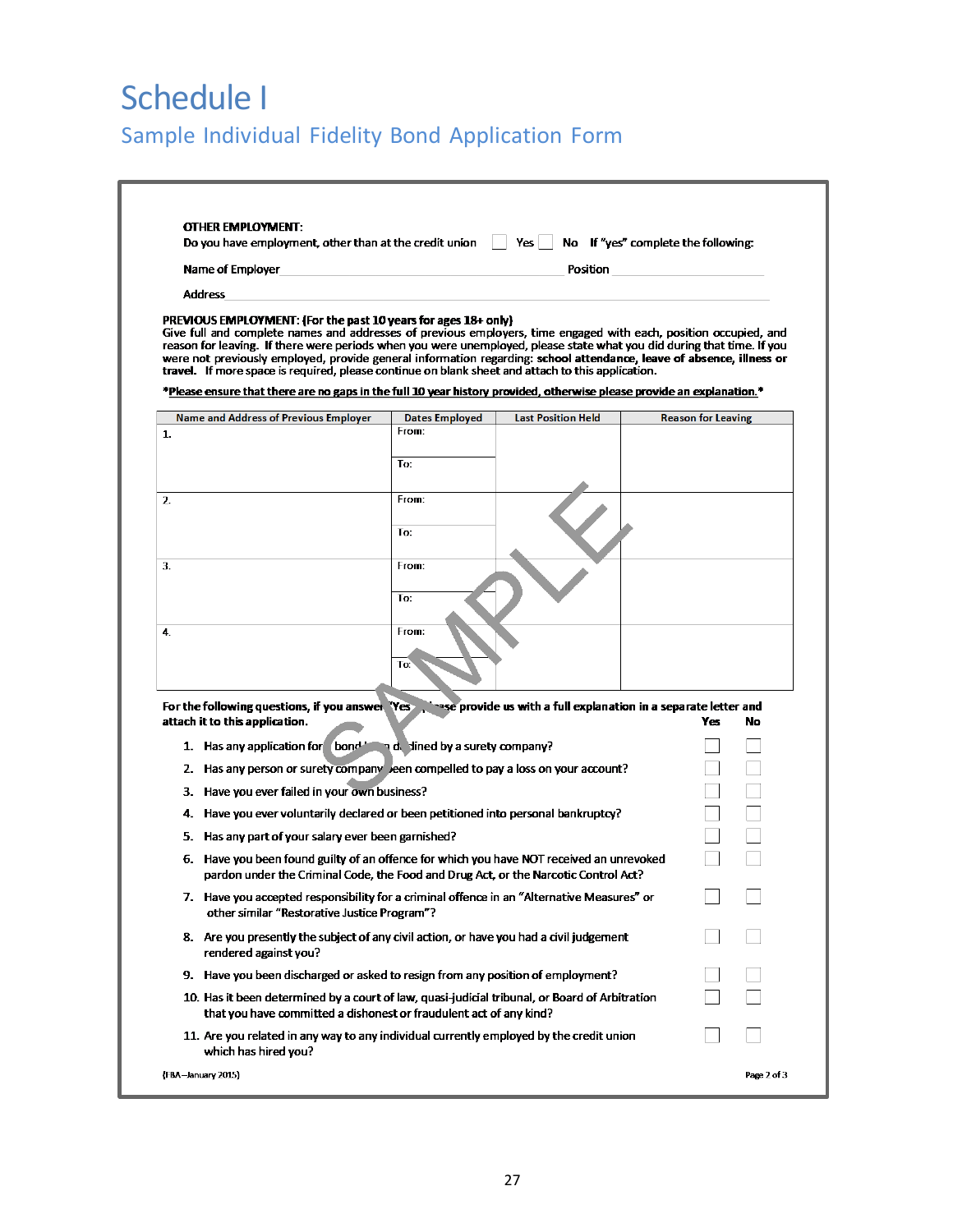### Schedule I Sample Individual Fidelity Bond Application Form

#### IT IS IMPORTANT THAT THE APPLICANT READ AND FULLY UNDERSTAND THE CONTENTS OF THE AGREEMENT **HEREUNDER BEFORE SIGNING**

#### **AGREEMENT OF APPLICANT**

I hereby warrant that the foregoing statements are true and correct, and in consideration of CUMIS General Insurance Company, hereinafter called the Insurer becoming Insurer for me under this bond (the term "bond" shall include the bond herein applied for, every continuation or alteration thereof, and any new bond) in my present or any other position, I agree to unconditionally indemnify and save harmless the said insurer against all actions, proceedings, liabilities, damages, loss, cost and expense, including costs of realization and legal fees on a solicitor client basis, that it may sustain or become liable for by reason of dishonesty on my behalf.

#### I ALSO UNDERSTAND AND AGREE THAT:

- In the event I am bonded and it is later discovered by the Insurer that any of the answers given are untrue or  $(a)$ inaccurate, the insurer may, at its option, cancel the bond.
- Should my circumstances change such that any of the answers given on ' as application (questions #1 to 11) by me  $(b)$ are no longer accurate or true, then I shall immediately notify the Instead of state change and any failure to do so may result in cancellation of the bond, at the option of the Insurer.
- (c) In the event that I am bonded, I am bound by the terms and positions of the greement.
- The bond is automatically deemed cancelled and termin . ed ith. liser ery of any dishonest act on my part  $(d)$ whether or not such dishonest act results in any more ary lose to the untity requiring the bond, the Insurer or any other person or organization.
- (e) The Insurer, its agent or the entity requiring the bo d, avere let such additional information about me as may be necessary to review and verify the information  $\alpha$  tair, d on this bond application. Information may be obtained from sources such as: financial inst. This. This plice forces (federal, provincial, municipal and foreign), current and former employers, cret wireaus, surance companies, business associates, provincial and federal government departments and foreig governments. The information furnished on this form will be used by the Insurer to determine your eligibility for a cond.
- (f) I may be requested by the insure the polically complete and file an updated "Employee's Application for Fidelity Bond" in substant. The sar e form as the one filed herewith, with such modifications as may be requested by the Insurer.

I further represent and warrant that I have not concealed or failed to disclose any facts which, if known to the Insurer, would cause the Insurer to decline the bond or which would make the Insurer's liability greater than would normally be expected and I understand and agree that if any such facts should become known to the Insurer, it may, at its option, cancel the bond.

Signature of Applicant

Date

NOTE: PLEASE ENSURE ALL QUESTIONS ARE ANSWERED BEFORE SUBMITTING. INCOMPLETE APPLICATIONS WILL NOT BE APPROVED

Page 3 of 3